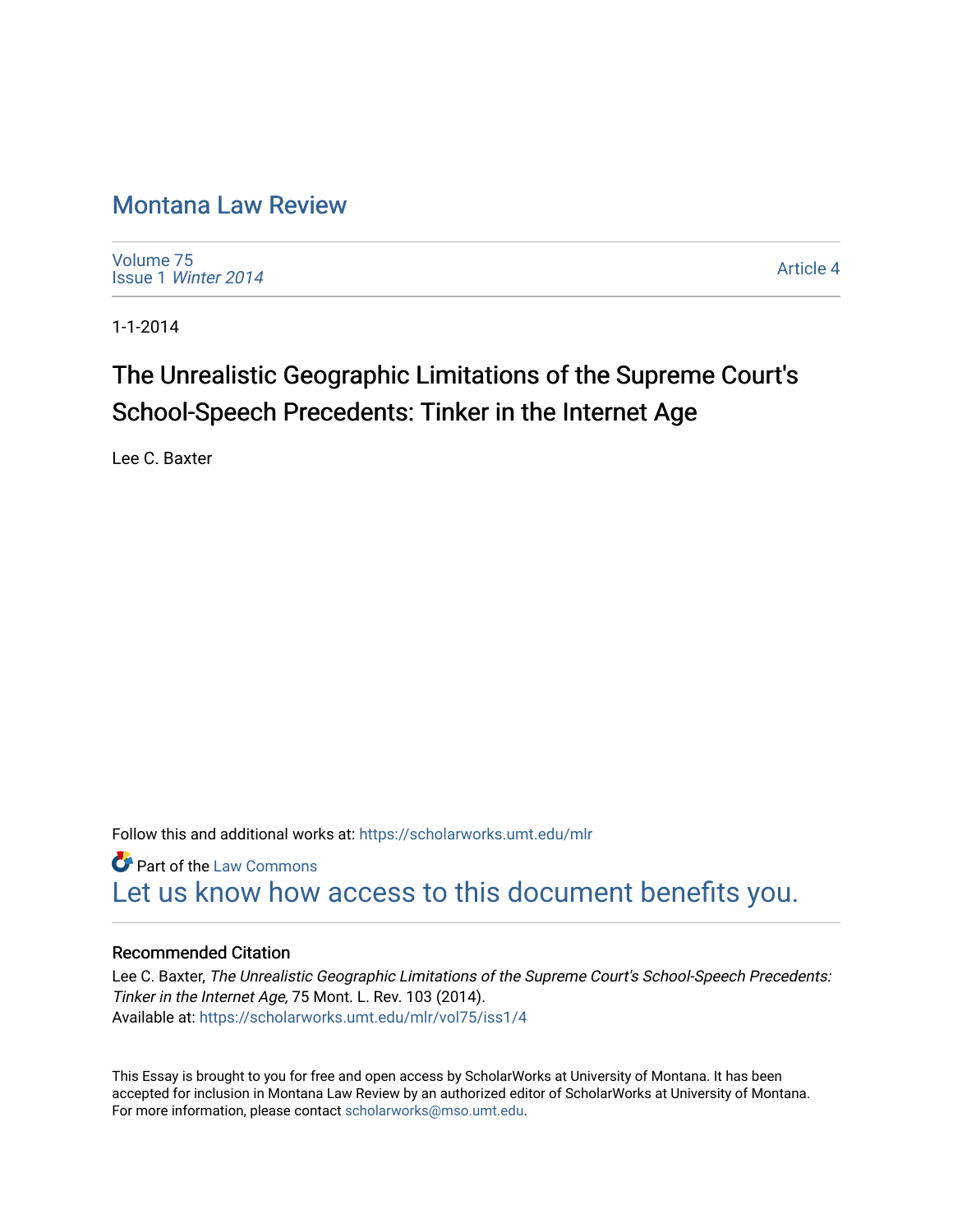## **ESSAYS**

## **THE UNREALISTIC GEOGRAPHIC LIMITATIONS OF THE SUPREME COURT'S SCHOOL-SPEECH PRECEDENTS:** *TINKER* **IN THE INTERNET AGE**

#### **Lee C. Baxter**\*

#### I. INTRODUCTION

*Tinker v. Des Moines Independent Community School District*1 is regarded as one of the most influential decisions of the United States Supreme Court.2 *Tinker* owes its distinguished status to its position as the Court's first decision to affirmatively uphold students' First Amendment rights and to the popularity of public school cases. These cases do, after all, draw more than their fair share of attention because "a single case can tremendously change longstanding community paradigms."3 In time spent, public schools are a second home to most American children; hence, the rules applicable to schools vividly impact the country. The *Tinker* Court held that a student retains her First Amendment rights while at school so

<sup>\* 2012</sup> graduate of the University of Montana School of Law. My interest in the topic of freespeech in America's schools began with my participation in the 2011 National Moot Court competition. The author thanks University of Montana professors Larry Howell and Andrew King-Ries, whose insightful coaching helped me develop the topic of this paper, and fellow moot-court teammates Sarah Mazanec and David Bigger for their patience at practices that helped me hone this argument through trial and error. The author specially thanks fellow Montana Law graduate and friend Katharine Leque for her insightful (and many times ruthless) edits.

<sup>1. 393</sup> U.S. 503 (1969).

<sup>2.</sup> *See e.g.* Street Law, *Landmark Cases of the U.S. Supreme Court*, http://www.streetlaw.vorg/en/ landmark/cases/tinker\_v\_des\_moines (accessed May 15, 2012).

<sup>3.</sup> Jesulon S. R. Gibbs, *Student Speech on the Internet*: *The Role of First Amendment Protections* 18 (LFB Scholarly Publishing LLC 2010). (Gibbs uses the example of *Brown v. Board of Education*, 347 U.S. 483 (1954) to demonstrate this principle.); *see also Morse v. Frederick*, 551 U.S. 393, 410–425 (2007) (Thomas, J., concurring).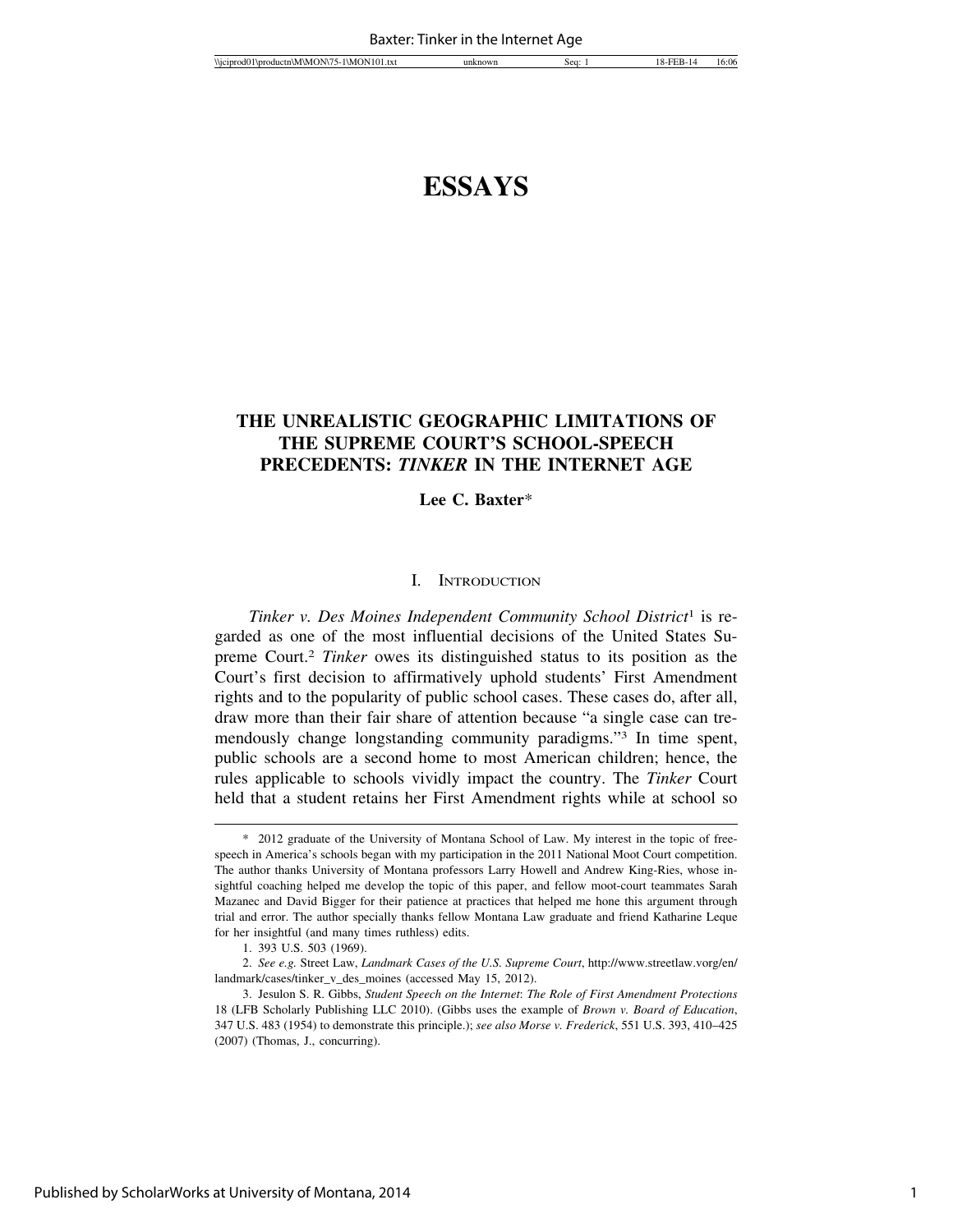long as her speech does not "materially and substantially disrupt" the school.4 *Tinker* can be seen as a quid-pro-quo balancing of student rights and school responsibilities: while at school, a student's First Amendment rights necessarily yield to the school's duty to teach required subjects and keep order; while at home, however, a student enjoys full First Amendment rights because his or her speech does not have the potential to interrupt school activities. While this arrangement reflected the reality of technological limitations in 1969, the proliferation of internet use changed the second part of the equation by empowering a student to impact the operation of the school from home.

Indeed, internet use among teenagers is now "nearly universal."5 Students are using it for more than homework: they are also using the internet to bully fellow students.6 While traditional bullying was done face-to-face, internet bullying, or "cyberbullying," need not take place within the school. But the effects of cyberbullying are carried into the classroom.7 Fellow students are not the only victims, as students are also using the internet to attack teachers, resulting in disruption to operations of the school.8

Montana is no different. In a recent interview, a Billings middle-school resource officer described off-campus "cyberbullying" as an "epidemic."9 During the 2013 Legislative Session, Representative Ellie Hill of Missoula introduced House Bill 527, which proposed to make cyberbullying a misdemeanor crime.10 To paraphrase, the Bill made it illegal for someone to post malicious content about a minor on the internet, create fictitious social media pages, or post or encourage others to post on the internet "private, personal or sexual information" about a minor if done so "with the purpose to

<sup>4.</sup> *Tinker*, 393 U.S. at 512–514.

<sup>5.</sup> *J.S. ex rel. Snyder v. Blue Mt. Sch. Dist.*, 650 F.3d 915, 951 (3d Cir. 2011) (Fisher, J., dissenting with whom Scirica, Rendell, Barry, Jordan, and Vanaskie, JJ., joined) (citing Amanda Lenhart, et al., Pew Internet & American Life Project: Teens and Social Media 2 (2007) (noting 93% of teenagers use the internet and 61% use it daily)).

<sup>6.</sup> *See e.g. Kowlaski v. Berkeley Co. Schools*, 652 F.3d 565 (4th Cir. 2011); *see also* Renee L. Servance, *Cyberbullying, Cyber-Harassment, and the Conflict Between Schools and the First Amendment*, 2003 Wis. L. Rev. 1213, 1214 (2003).

<sup>7.</sup> Servance, *supra* n. 6, at 1214 ("Internet harassment . . . may originate outside of school . . . but carry its sting into the classroom."). Servance further explains that bullying "manifests a wide range of emotional harm, from low self-esteem, anxiety, and depression to social withdrawal. Eventually, some bullied children strike back with violence, either toward the bully or more random targets." Servance, *supra* n. 6, at 1216–1217.

<sup>8.</sup> *See e.g. J. S. ex rel. H.S. v. Bethlehem Area Sch. Dist.*, 807 A.2d 847, 851–852 (Pa. 2002).

<sup>9.</sup> Rob Rogers, *SD2 Grapples with Rogue, Derogatory High School Facebook Pages*, The Billings Gazette (Mar. 22, 2013).

<sup>10.</sup> Mont. H. 527, 63d Leg., Reg. Sess. (Feb. 18, 2013) (available at http://legiscan.com/MT/text/ HB527).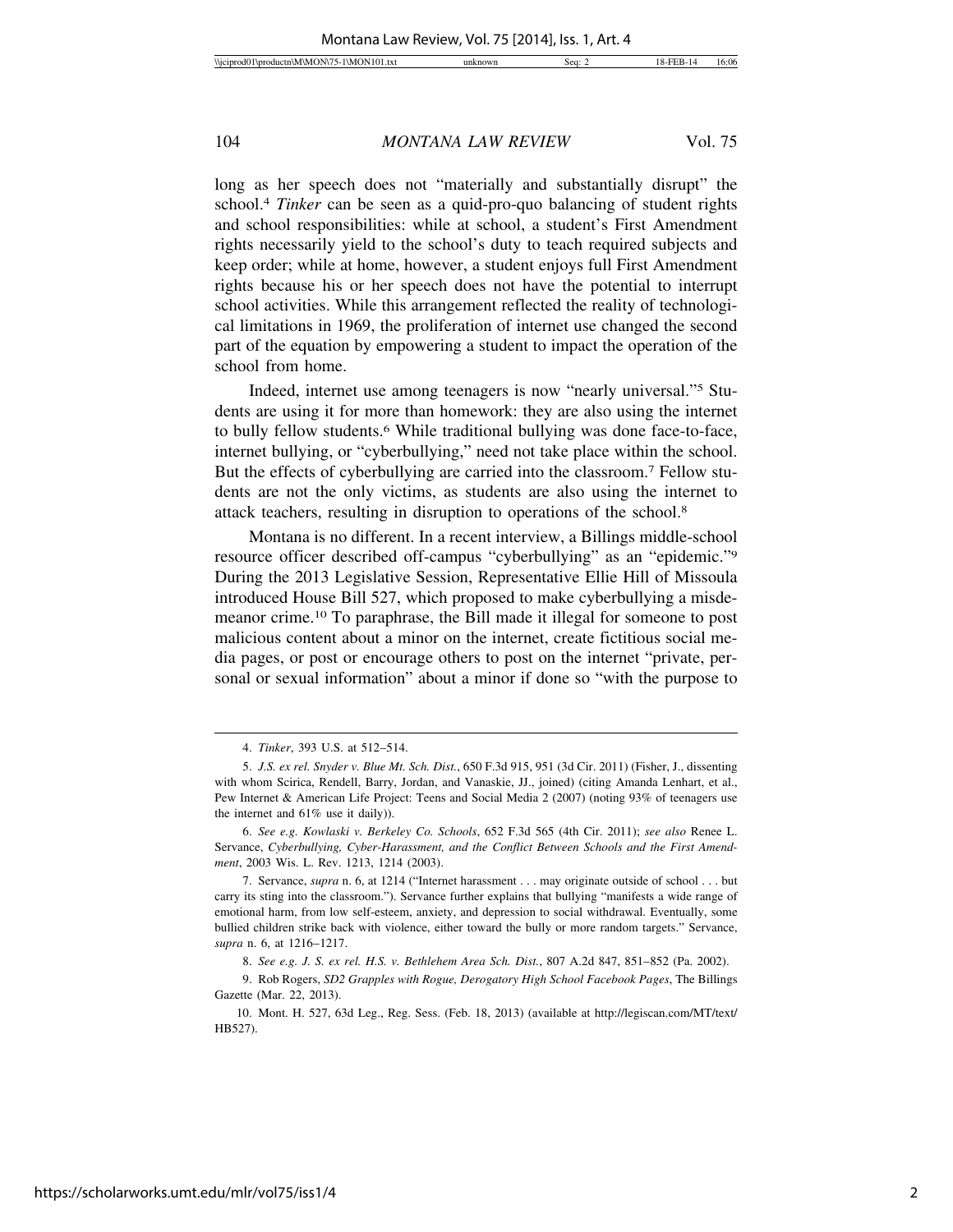terrify, intimidate, threaten, harass, or torment a minor[.]"11 The Bill did not pass, however.12

With a vacuum of legislation, school officials have stepped in by disciplining students who create websites attacking other students and teachers. Montana's Board of Public Instruction has added "anti-bullying guidelines" to its required criteria for Montana's public schools.13 Each school district must "develop . . . methods of documenting bullying, protecting the victim and disciplining the bully."14 However, school officials stepping beyond the schoolhouse to discipline students for online bullying has resulted in lawsuits across the country.<sup>15</sup> While these lawsuits vary in many aspects, one common thread is that all of the students allege the *Tinker* exception to the First Amendment does not apply to student speech outside of school.

This article outlines the problem courts encounter when strictly applying *Tinker*'s geographical test in the internet age. Section II provides a brief overview of the four Supreme Court "student-speech" cases and explains that the Court has not addressed off-campus internet speech. Through the example of the Court's personal jurisdiction cases, Section III shows the Court previously has revised its constitutional rules to ensure that its rulings are not outpaced by advances in technology. Section IV demonstrates that lower courts are in disarray as to schools' ability to discipline off-campus internet speech and argues that the Court should revise its school-speech framework to encompass such speech. Section V proposes a two-part test to deal with student internet speech: first, courts should determine whether the internet speech has a "sufficient nexus" to the school environment so as to deem it "school speech," and if so, courts should then apply *Tinker* to determine whether it was reasonably foreseeable the internet speech would cause a substantial and material disruption to the operation of the school.

### II. THE SUPREME COURT'S SCHOOL-SPEECH PRECEDENT DOES NOT ADDRESS OFF-CAMPUS, INTERNET SPEECH

The Supreme Court has addressed school speech in four cases. First, under *Tinker*, a school may discipline a student for speech that materially and substantially disrupts school.16 Second, consistent with *Bethel School District Number 403 v. Fraser*, 17 a school may also discipline a student for

<sup>11.</sup> Mont. H. 527, 63d Leg., Reg. Sess. at 1 (available at http://legiscan.com/MT/text/HB527).

<sup>12.</sup> Mont. H. 527, 63d Leg., Reg. Sess. (available at http://legiscan.com/MT/text/HB527).

<sup>13.</sup> Associated Press, *Montana Schools Step in After Legislature Refuses Anti-Bullying Bills*, The Missoulian (June 9, 2013).

<sup>14.</sup> *Id*.

<sup>15.</sup> *Infra* Section IV.

<sup>16.</sup> *Tinker*, 393 U.S. at 514.

<sup>17. 478</sup> U.S. 675 (1986).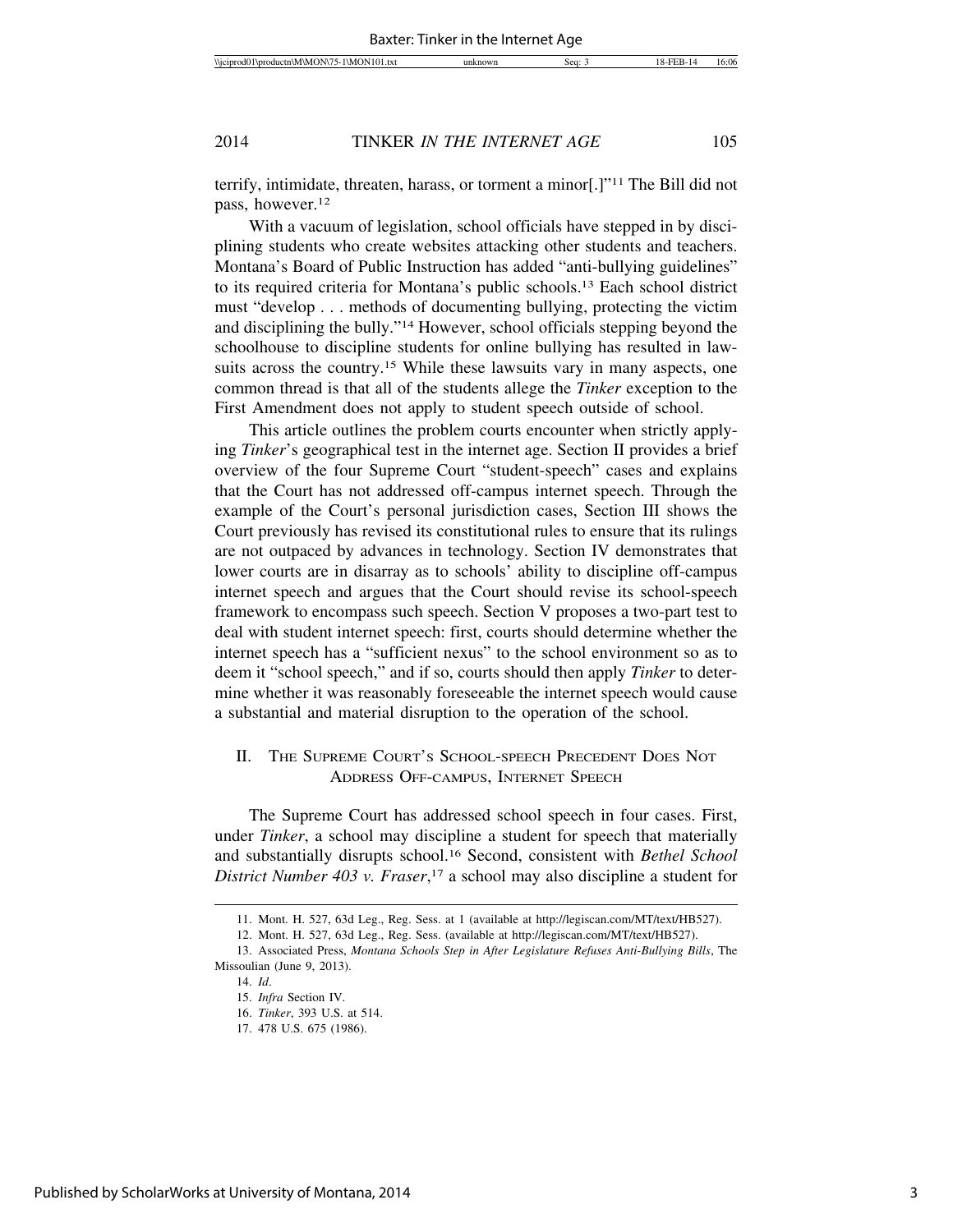speech that is offensively lewd or vulgar.18 Third, under *Hazelwood School District v. Kuhlmeier*, 19 a school may restrict speech "that students, parents, teachers, and members of the public might reasonably perceive to bear the imprimatur of the school."20 And finally, under *Morse v. Frederick*, 21 schools may discipline a student for speech "promoting illegal drug use."<sup>22</sup> However, none of these cases deal with off-campus speech.

The Court's first school-speech case was *Tinker*. There, several students planned to wear black armbands to school to promote a military truce during escalation of the United States' involvement in the Vietnam War.23 School officials discovered the plan and adopted a policy that prohibited students from wearing armbands in school.<sup>24</sup> Mary Beth Tinker and two of her brothers wore armbands anyway.<sup>25</sup> Upon their arrival at school, the Tinkers were suspended and their father subsequently sued the Des Moines School District.26

The Court began its analysis with one of its most famous passages: "First Amendment rights, applied in light of the special characteristics of the school environment, are available to teachers and students. It can hardly be argued that either students or teachers shed their constitutional rights to freedom of speech or expression at the schoolhouse gate."27 The Court's language implies that students retain the full gamut of First Amendment rights outside the schoolhouse gate and the school does not have the authority to discipline students for speech outside that gate.28 Ultimately, the Court held that the First Amendment protected the Tinkers' speech (wearing armbands) because there was no evidence that could have reasonably led the Des Moines School District to "forecast substantial disruption of or material interference with school activities . . . . "29"

While the Court was careful not to limit its holding to classroom settings—by explaining the principle also applied to speech taking place in the cafeteria, on the playing field, or on the campus during authorized hours nothing in the Court's decision can be read as extending school authority to

<sup>18.</sup> *Id.* at 684–685.

<sup>19. 484</sup> U.S. 260 (1988).

<sup>20.</sup> *Id.* at 271.

<sup>21. 551</sup> U.S. 393.

<sup>22.</sup> *Id.* at 408.

<sup>23.</sup> *Tinker*, 393 U.S. at 504.

<sup>24.</sup> *Id.* at 504.

<sup>25.</sup> *Id.*

<sup>26.</sup> *Id.*

<sup>27.</sup> *Id.* at 506.

<sup>28.</sup> Kyle W. Brenton, *BONGHITS4JESUS.COM? Scrutinizing Public School Authority over Student Cyberspeech through the Lens of Personal Jurisdiction*, 92 Minn. L. Rev. 1206, 1223 (2008).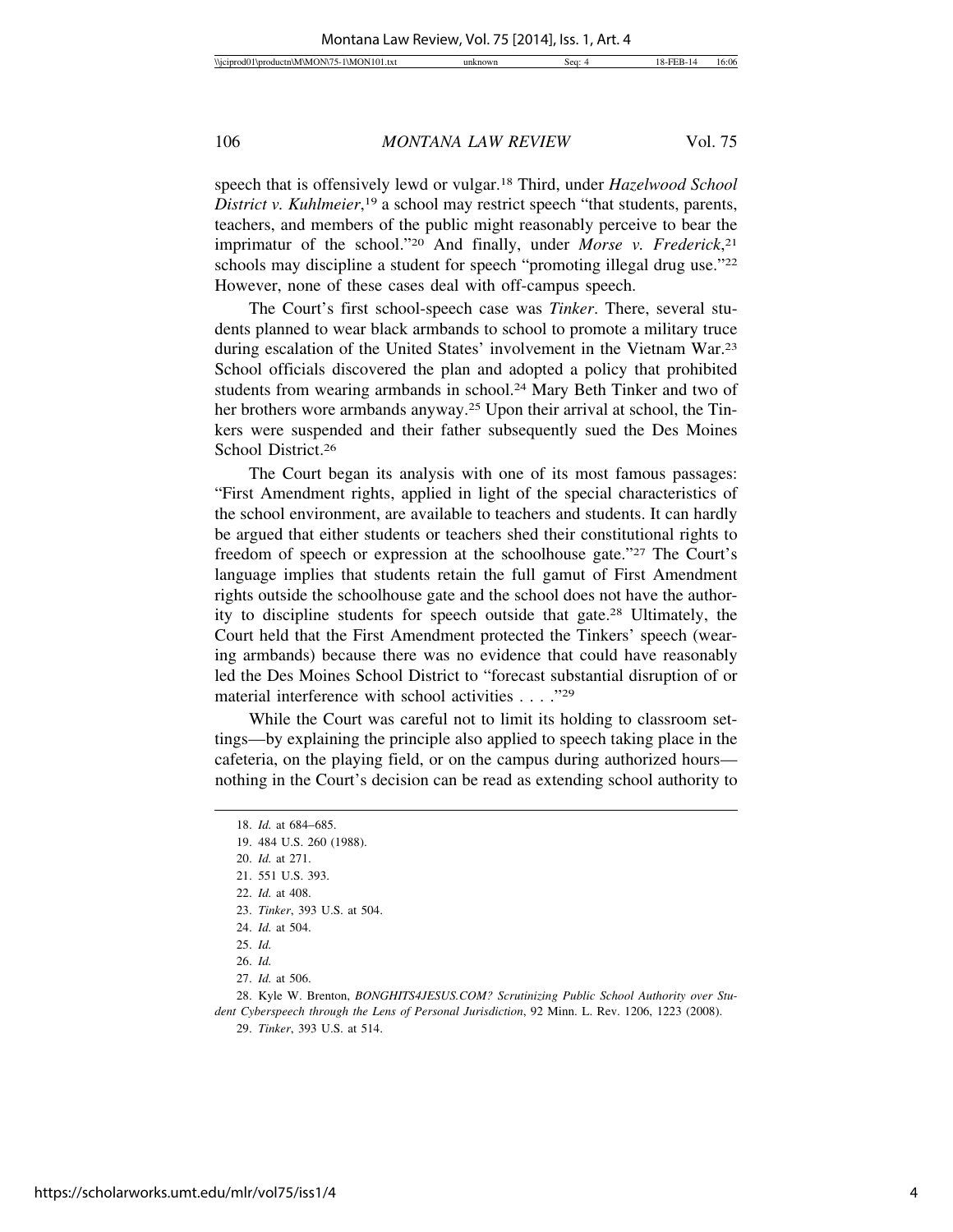off-campus speech.30 Combining this notable absence with the Court's reliance on the "special characteristics of the school environment" as the foundation for its holding, *Tinker* itself did not contemplate school authority over off-campus speech.

During the 1980s, the Supreme Court added to its school-speech framework by deciding *Bethel School District Number 403 v. Fraser*31 and *Hazelwood School District v. Kuhlmeier*. 32 In *Fraser*, a student, Matthew Fraser, gave a speech at a school assembly that included "an elaborate, graphic, and explicit sexual metaphor."33 The Court ultimately upheld Fraser's suspension, but did so without applying the substantial and material disruption test under *Tinker*. 34 Instead, the Court added a new prong to its student-speech analysis, concluding that schools could restrict student speech that was offensively lewd or vulgar, even if that speech did not cause a *Tinker* disruption.35 Justice Brennan concurred in the judgment, writing separately to explain that schools only had the authority to punish students for *Fraser* type speech at school: "If [Fraser] had given the same speech outside of the school environment, he could not have been penalized simply because government officials considered his language to be inappropriate."36

Two years after *Fraser*, the Court considered the scope of the school's authority to censor the content of a student newspaper. In *Kuhlmeier*, the principal of a Missouri high school deleted two articles from the newspaper he deemed inappropriate.37 Three staff members of the newspaper sued the school district for violating their First Amendment rights.<sup>38</sup> The Court began its First Amendment analysis by distinguishing the type of speech in *Tinker* and *Fraser* from that of censoring a school newspaper—namely, that the former cases dealt with silencing "student[s'] personal expression that happens to occur *on school premises*," while the latter deals with whether the school must affirmatively "promote particular speech."39 The Court answered the second inquiry in the negative, holding that schools properly had the authority to exercise editorial control over the content of their newspapers as long as the censorship was related to "legitimate pedagogical con-

38. *Id.* at 262, 264.

<sup>30.</sup> *Id.* at 512–513.

<sup>31.</sup> *Bethel*, 478 U.S. at 675.

<sup>32.</sup> *Hazelwood*, 484 U.S. at 260.

<sup>33.</sup> *Bethel*, 478 U.S. at 677–678.

<sup>34.</sup> *Id.* at 680–683.

<sup>35.</sup> *Id.* at 683.

<sup>36.</sup> *Id.* at 688 (Brennan, J., concurring).

<sup>37.</sup> *Hazelwood*, 484 U.S. at 263–264 (The first article chronicled Hazelwood students' experiences with pregnancy, while the second "discussed the impact of divorce on students at the school.").

<sup>39.</sup> *Id.* at 270–271 (emphasis added).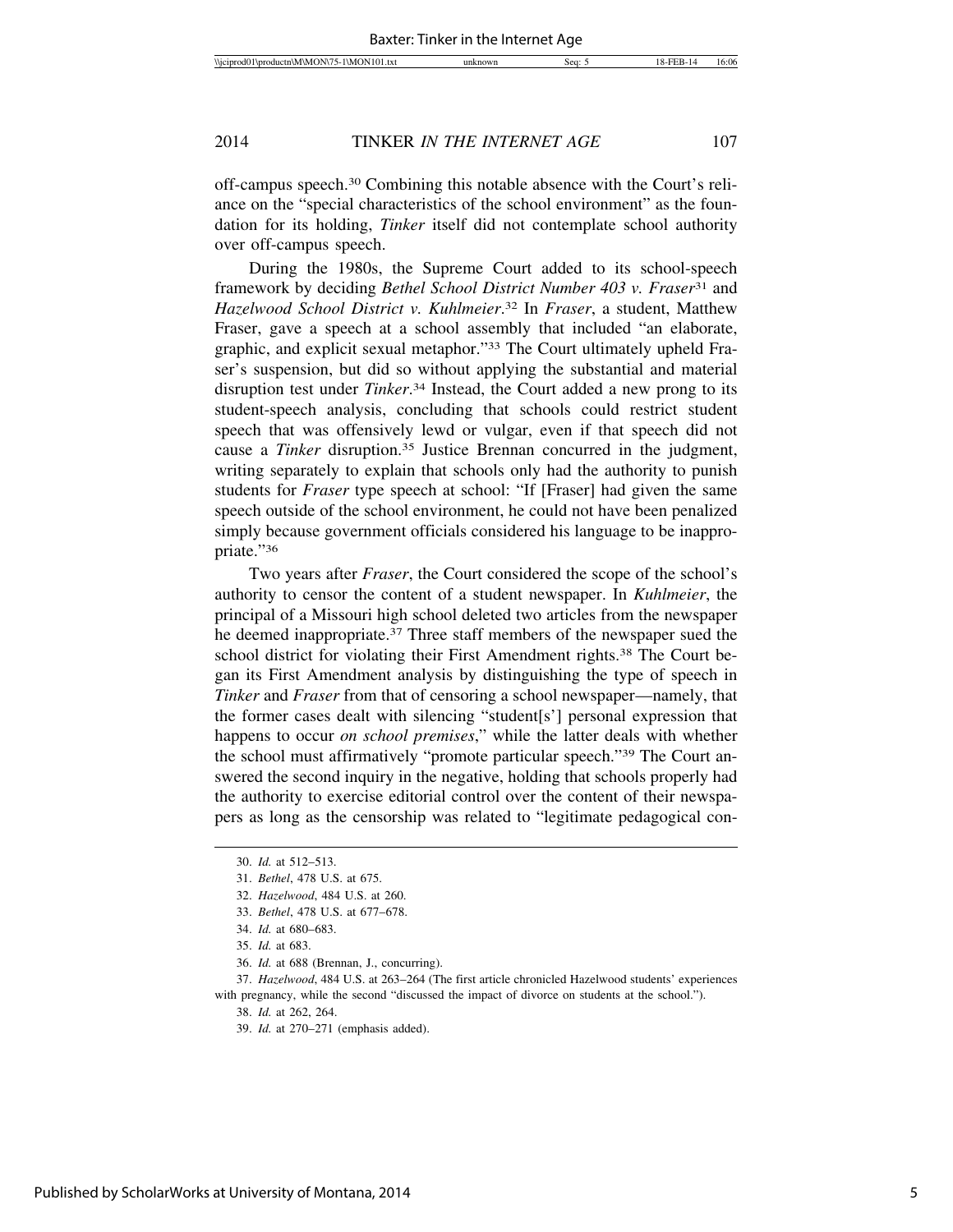cerns."40 The Court found the principal's actions in conformance with this standard.41 *Kuhlmeier* adopted Justice Brennan's *Fraser* concurrence: "A school need not tolerate student speech that is inconsistent with its basic educational mission, even though the government could not censor similar speech outside the school."42

The Court's most recent school-speech opinion is commonly referred to as the "Bong Hits 4 Jesus!" case.<sup>43</sup> Joseph Frederick, a high school student, unfurled a 14-foot banner that bore that phrase during a school-sanctioned field trip to watch the Olympic Torch Relay pass through Juneau, Alaska on its way to Salt Lake City.<sup>44</sup> The school principal, Deborah Morse, immediately demanded Frederick take it down.45 Morse explained after the incident that she believed the banner "encouraged illegal drug use," which was against school policy.46 Frederick refused to remove the banner. Morse then suspended Frederick for ten days, and Frederick subsequently sued Morse for violating his First Amendment rights.47 The Supreme Court upheld Frederick's suspension even though he was on a public sidewalk at the time of the episode, and not on the school premises.<sup>48</sup> Essentially, the Court rejected Frederick's geographical limitation on school authority over student speech, instead reasoning that school authority over student speech extends to field trips: "Frederick cannot stand in the midst of his fellow students, during school hours, at a school-sanctioned activity and claim he is not at school."49 Notably, the Court did recognize there was "some uncertainty" as to the "outer boundaries" of school authority over student speech, but "not on [*Morse*'s] facts."50 Citing the "special characteristics of the school environment" and schools' interest in curbing illegal drug use, the Court held that schools may discipline students for speech that they "reasonably regard as promoting illegal drug use."51 The *Morse* Court carefully explained that its holding applied only to speech that occurred oncampus. The Court made this point by using *Tinker*'s special characteristics language and pointing out that its other cases were similarly tethered to the

<sup>40.</sup> *Id.* at 273.

<sup>41.</sup> *Id.* at 274–275.

<sup>42.</sup> *Id.* at 266 (internal quotation marks and citation omitted).

<sup>43.</sup> *See e.g.* Rodney A. Smolla, *School-sanctioned Events:* Morse v. Frederick *the "Bong Hits 4 Jesus" Case*, 2 Smolla & Nimmer on Freedom of Speech § 17:4.50 (2013).

<sup>44.</sup> *Morse*, 551 U.S. at 397.

<sup>45.</sup> *Id.* at 398.

<sup>46.</sup> *Id.* at 398.

<sup>47.</sup> *Id.* at 398–399.

<sup>48.</sup> *Id.* at 400–401.

<sup>49.</sup> *Id.* at 401 (quotation marks and citation omitted).

<sup>50.</sup> *Morse*, 551 U.S. at 401.

<sup>51.</sup> *Id.* at 408.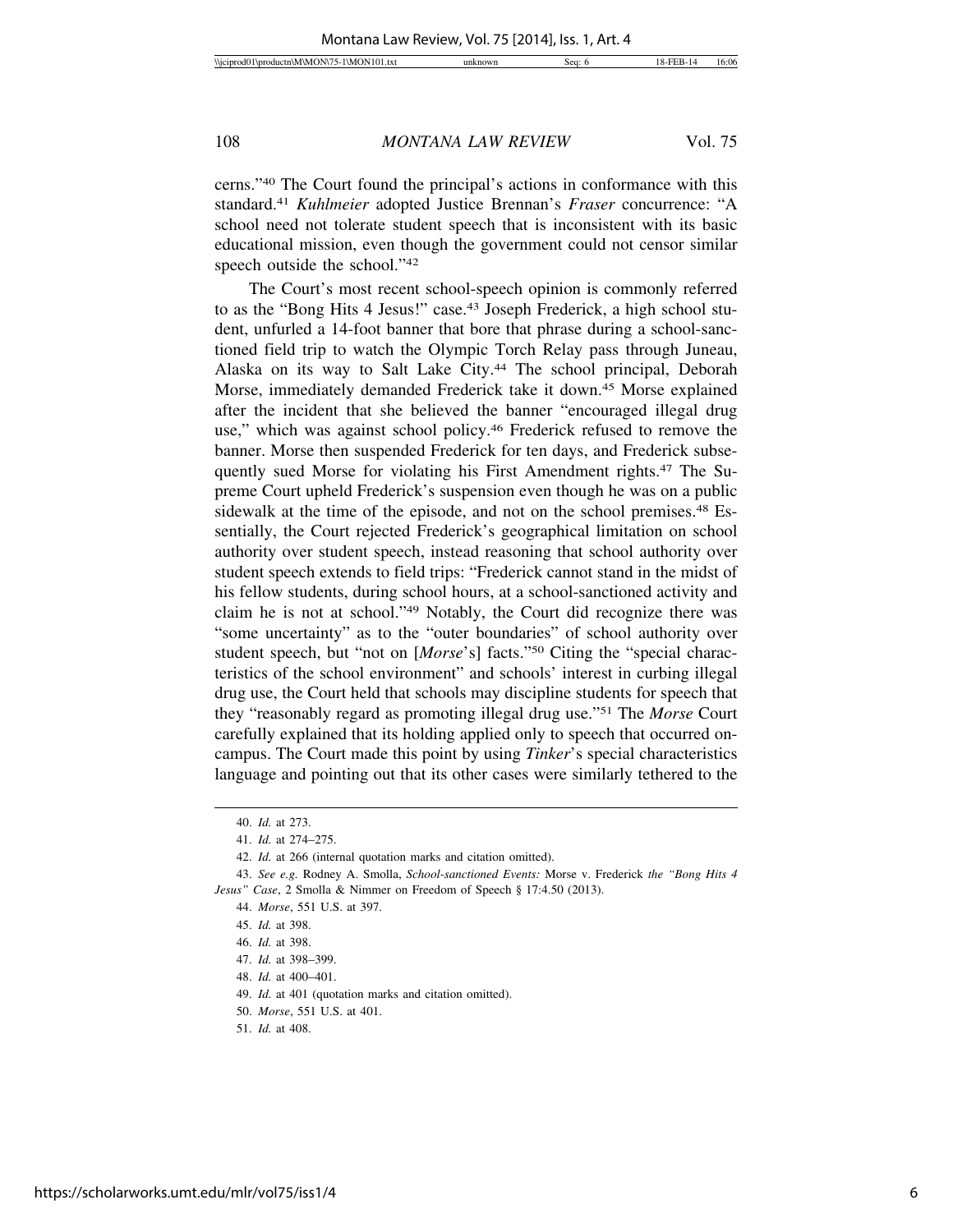school environment: "Had Fraser delivered the same speech in a public forum outside the school context, it would have been protected."52

From these cases, lower courts have concluded that *Tinker* forms the general rule and *Fraser*, *Kuhlmeier*, and *Morse* form exceptions. Thus, schools may discipline students for lewd, vulgar, or profane language, speech that could be interpreted as the school's own, and speech that promotes illegal drug use regardless of disruption. And speech "falling outside of these categories is subject to *Tinker*'s general rule: it may be regulated only if it would substantially disrupt school operations or interfere with the rights of others."53

Currently, as students move the forum of their speech from within the schoolhouse gate and onto the internet, these decisions are being stretched beyond their holdings. This article argues that the reality of teaching in the internet age necessitates the extension of *Tinker* to internet speech under certain circumstances—specifically when the speech has a sufficient nexus to the school environment.54 The Court has, after all, revised its constitutional doctrines in other areas when technological advances have outgrown its jurisprudence. One lucid example is the Court's personal jurisdiction decisions.

III. THE NOT-SO "ETERNAL PRINCIPLES" OF PERSONAL JURISDICTION<sup>55</sup>

The Supreme Court has revised its personal jurisdiction holdings to meet the difficulties of advancing technology. This article argues that the internet is such a technological shift in the student-speech realm as to warrant a revision of the Court's school-speech framework.

As early as 1813, individual members of the United States Supreme Court called the rule that a court could not exert its jurisdiction over persons found outside its geographical boundaries one of the "eternal principles of justice . . . ."56 In the 1877 case *Pennoyer v. Neff*, 57 the Court formally adopted this "eternal principle," holding that an Oregon state court violated

<sup>52.</sup> *Id.* at 405.

<sup>53.</sup> *Saxe v. State College Area Sch. Dist.*, 240 F.3d 200, 214 (3d Cir. 2001).

<sup>54.</sup> For an explanation of what constitutes a sufficient nexus, see *infra* Section V.

<sup>55.</sup> While it draws an analogy to personal jurisdiction cases, this article does not argue that courts should apply personal jurisdiction principles to student speech. For an excellent discussion of this position not taken, see generally Brenton, *supra* n. 28.

<sup>56.</sup> *Mills v. Duryee*, 11 U.S. 481, 486 (1813) (Johnson, J., dissenting). In *Mills*, the plaintiff sought to enforce a debt order issued by a New York court. The defendant pleaded *nil debet*—a plea that he did not owe the money and should not have to pay it. David E. Engdahl, *The Classic Rule of Faith and Credit*, 118 Yale L.J. 1584, 1648 (2009). The question presented was whether the Full Faith and Credit Clause of the Constitution prevented the defendant from pleading *nil debet* (that he should not have to pay the New York judgment). *Mills*, 11 U.S. at 483 (majority). The Court ruled that the Judiciary Act of 1790 required the court to honor the judgment. *Mills*, *id.* at 483–484 (majority). Justice Johnson dissented because he believed allowing the *nil debet* plea was the only way to ensure a court enforcing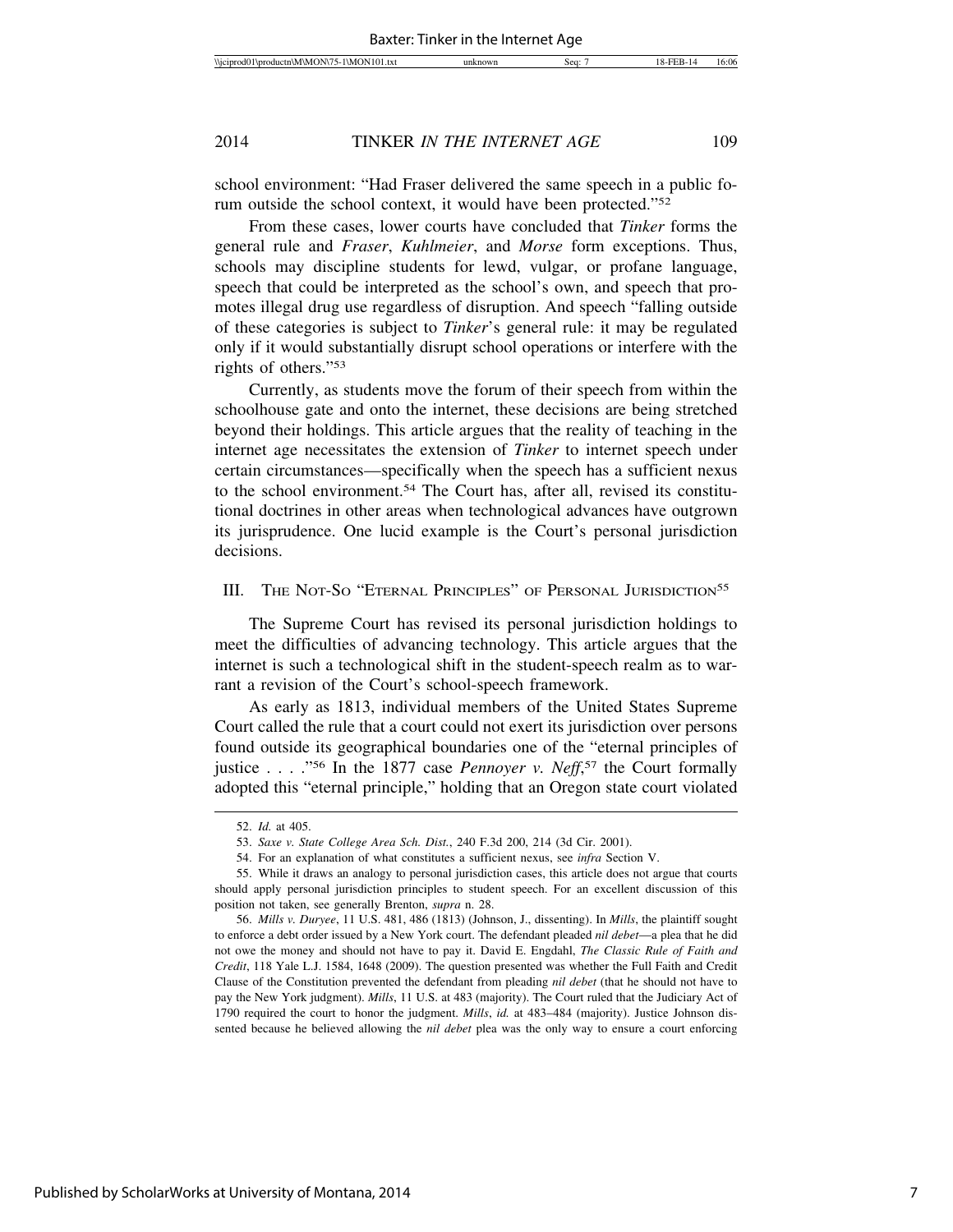due process when it asserted its adjudicatory power over a defendant who was not present within Oregon's borders.<sup>58</sup>

Yet following *Pennoyer*, courts struggled to apply its rule.<sup>59</sup> As a leading treatise explains, it was the wrong tool for the job:

The philosophy underlying *Pennoyer v. Neff* may well have been adequate at a time when the average person's mobility was limited, commerce was local in character, and territorial notions did not represent too great an impediment on a plaintiff's ability to institute his action . . . . But as the United States became a mobile, industrialized society, the doctrine of *Pennoyer* proved to be inadequate and the courts were forced to deviate from its principles and adjust them to the changing times.<sup>60</sup>

Simply put, as technology made it easier for people to conduct activities across state borders, the bright-line *Pennoyer* rule became harder to defend, and courts began to stray. In the 1930s, for example, the Court dealt with an increasingly mobile society by holding that the state of a defendant's domicile had personal jurisdiction over the defendant regardless of the defendant's location at the time he was personally served.<sup>61</sup> And, in 1927, the Court upheld "implied consent" statutes that created personal jurisdiction over non-resident defendants who used state highways.62 Corporations also pushed *Pennoyer*'s territorial rule to the breaking point. As heavy users of advancing technology, corporations "simply refused to remain penned up within their own states of incorporation."<sup>63</sup>

This history illustrates that courts faced with an outdated framework will find a way around it. In *International Shoe Company v. Washington*, 64

59. Douglas D. McFarland, *Drop the Shoe: A Law of Personal Jurisdiction*, 68 Mo. L. Rev. 753, 755 (2003).

60. Charles Alan Wright & Arthur R. Miller, *Federal Practice and Procedure* vol. 4 § 1064, 345 (3d ed., West 2002) (italics added).

61. *Id.* at 410–450. The Court first decided *Blackmer v. United States*, 284 U.S. 421 (1932), where it upheld a federal statute allowing service of United States citizens in foreign countries. *Id.* at 438 ("The jurisdiction of the United States over its absent citizen, so far as the binding effect of its legislation is concerned, is a jurisdiction in personam, as he is personally bound to take notice of the laws that are applicable to him and to obey them."). Then, in *Milliken v. Meyer*, 311 U.S. 457 (1940), the Court applied this principle to the states. *Id.* at 464 ("The attendant duties, like the rights and privileges incident to domicile, are not dependent on continuous presence in the state. One such incidence of domicile is amenability to suit within the state even during sojourns without the state . . . .").

62. *See Hess v. Pawloski*, 274 U.S. 352, 354, 356 (1927) (upholding Massachusetts's statute that conferred personal jurisdiction over non-resident drivers who committed torts on its highways, even if the defendant was served outside Massachusetts); *Kane v. N.J.*, 242 U.S. 160, 165–166, 169 (1916) (upholding conviction for failing to comply with New Jersey statute requiring non-resident drivers to submit an application consenting to service on an appointed agent outside New Jersey).

another's judgment would be able to determine whether the first court had proper jurisdiction. *Id.* at 486 (Johnson, J., dissenting).

<sup>57. 95</sup> U.S 714 (1877).

<sup>58.</sup> *Id.* at 733.

<sup>63.</sup> *Deveny v. Rheem Mfg. Co.*, 319 F.2d 124, 126 (2d Cir. 1963).

<sup>64. 326</sup> U.S. 310 (1945).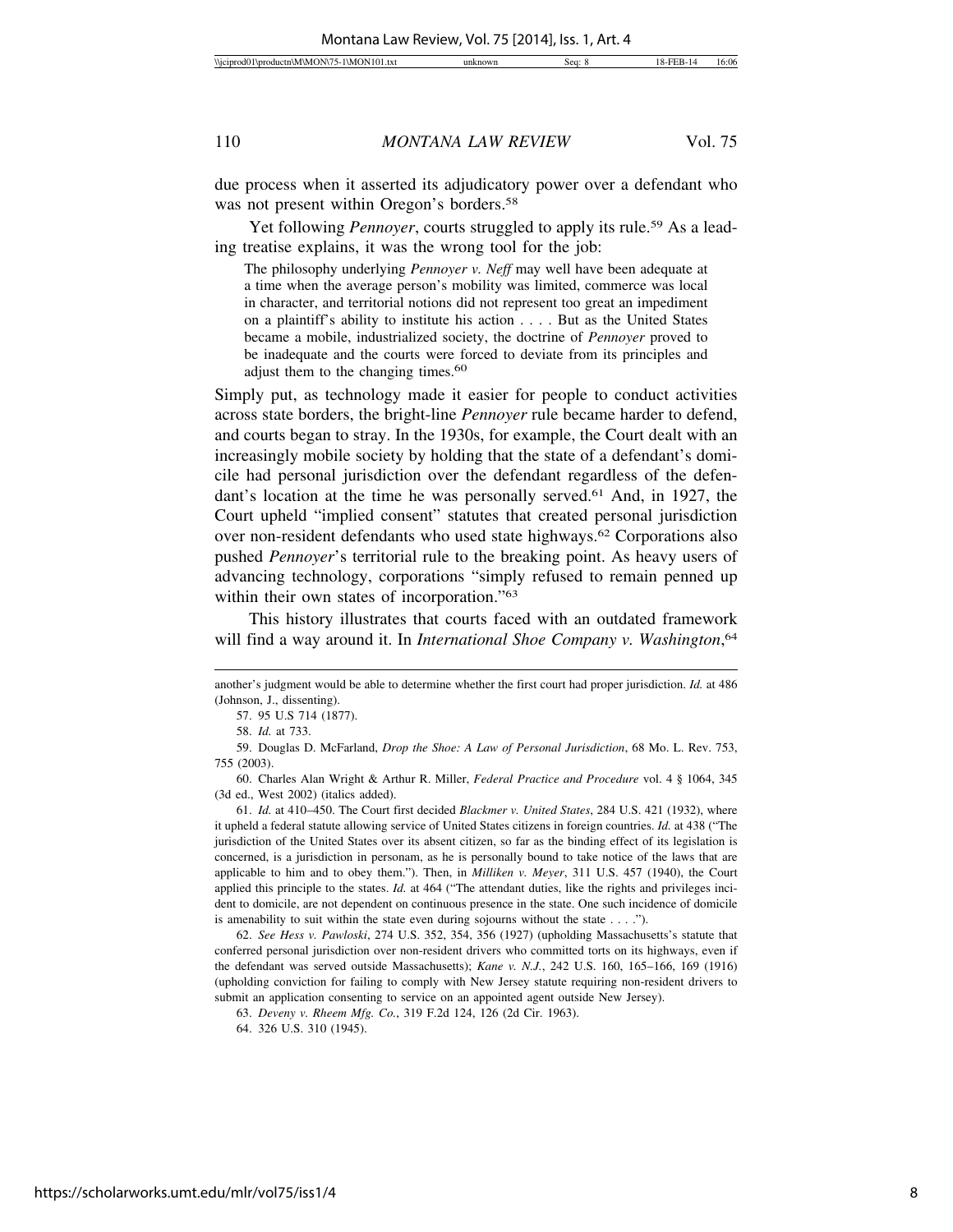the Court reviewed its post-*Pennoyer* decisions and acknowledged that it had strayed from its territorial rule.<sup>65</sup> The Court approved the deviation, however, and subsequently rejected *Pennoyer*'s rigid formula in favor of the flexible "minimum contacts" test.66 The territorial restriction on personal jurisdiction requiring the defendant's physical presence in the forum state was no longer an "eternal principle of justice."

Following *International Shoe*, the Court refined the minimum contacts test in numerous opinions not relevant here.<sup>67</sup> But the Court's 1984 decision *Calder v. Jones*<sup>68</sup> does bear import to connecting personal jurisdiction and school-speech jurisprudence, as it was the Court's first application of the minimum contacts test to speech. In that case, a California actress sued two *National Enquirer* employees,<sup>69</sup> alleging they wrote and edited an article that libeled her.70 The defendants, who resided in and prepared the article in Florida, moved to dismiss the lawsuit, arguing that due process prevented California courts from exercising personal jurisdiction over them.71 The Supreme Court disagreed, even though the defendants showed that they were not responsible for the *National Enquirer*'s distribution of the article in California, because "California [was] the focal point both of the story and the harm suffered."<sup>72</sup> Essentially, the Court reasoned that the defendants could not write and edit a story aimed at a California audience (*National Enquirer* had a large California readership) knowing the story would impact the California actress, and claim immunity from California court authority.73 The *Calder* Court had once again added to the due process analysis by adopting the "effects test."74

In sum, the Court's willingness to revise the doctrine of personal jurisdiction, from *Pennoyer*, to *International Shoe*, to *Calder*, ensured that its rulings continued to reflect reality instead of steadfast adherence to prior holdings. In a span of just over 100 years, the Court went from proclaiming geographical limitations of personal jurisdiction as an "eternal principal of

<sup>65.</sup> *Id.* at 316 (noting that *Pennoyer*'s requirement that the defendant be present "within the territorial jurisdiction of the court" had given way to the requirement that the defendant have "certain minimum contacts with [the territorial jurisdiction] such that the maintenance of the suit does not offend traditional notions of fair play and substantial justice.") (citations and quotations omitted).

<sup>66.</sup> *International Shoe*, 326 U.S. at 316 (citing *Milliken*, 311 U.S at 463 (1940)).

<sup>67.</sup> *See* Wright & Miller*, supra* n. 60, at 403–462 (annotations for cases subsequent to *International Shoe* that clarified and elaborated on the minimum contacts test).

<sup>68. 465</sup> U.S. 783 (1984).

<sup>69.</sup> One employee was a reporter, the other was the president and editor. *Id.* at 785–786.

<sup>70.</sup> *Calder*, 465 U.S. at 784–786. (The article alleged that the actress, Shirley Jones, drank so heavily "as to prevent her from fulfilling her professional obligations.") *Id.* at 788 n. 9.

<sup>71.</sup> *Id.* at 784–786.

<sup>72.</sup> *Id.* at 789.

<sup>73.</sup> *Id.* at 789–790.

<sup>74.</sup> *Id.* at 787.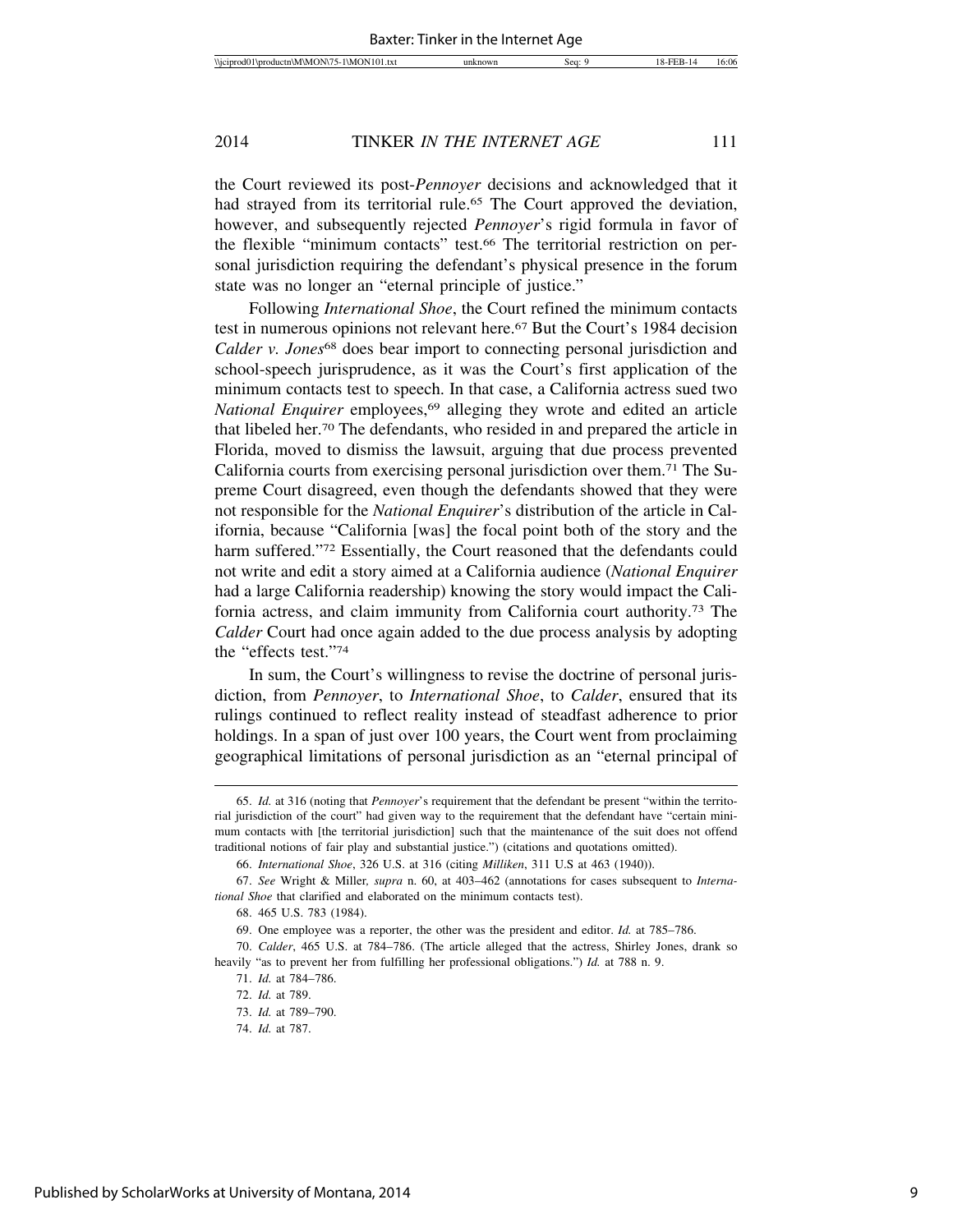justice" to upholding personal jurisdiction over individuals who resided in a state thousands of miles away from the forum state because the individuals had purposefully targeted the forum state. Just as the Court revised its personal jurisdiction framework to account for technological advances, the Court should likewise update its school-speech framework to permit schools to combat disruptive student speech that takes place on the internet.

### IV. LOWER COURTS' STRUGGLES TO DISCERN THE SCOPE OF SCHOOL AUTHORITY IN THE INTERNET AGE

Just as lower courts strayed from *Pennoyer*'s holding, lower courts have strayed from *Tinker*'s geographical limitations. Indeed, not a single circuit has adhered to geographical boundaries. Instead, these courts take several approaches.

Some courts have ignored its limitations and applied *Tinker* "without regard to the location where the speech originated (off-campus or on-campus)."75 For example, the Ninth Circuit in *LaVine v. Blaine School District*76 upheld a school's emergency expulsion of a student who wrote a graphic poem about killing his classmates.77 The student wrote the poem over the summer while at home and did not turn it in to his English teacher until months later to get her opinion.<sup>78</sup> The school expelled him.<sup>79</sup> The Ninth Circuit analyzed the student's speech under *Tinker* after reiterating the generally accepted framework that speech that is lewd or vulgar falls under *Fraser*, speech that bears the school imprimatur falls under *Kuhlmeier*, and speech that does not fall under those cases is governed by *Tinker*. Reasoning that the poem was not *Fraser* or *Kuhlmeier* speech, the Ninth Circuit analyzed the school's actions under *Tinker*'s substantial disruption test and upheld the suspension because the poem could reasonably be seen as a "cry for help" from a student who was "intending to inflict harm on himself or others."<sup>80</sup> The jurisdictions that follow this approach have deviated the furthest from *Tinker*'s geographically-tethered holding.

Other courts have considered the location of the speech important to the analysis. Before applying *Tinker*, the Second Circuit first asks whether it was reasonably foreseeable that the speech "would reach school property

<sup>75.</sup> *J. C. ex rel. R. C. v. Beverly Hills Unified Sch. Dist.*, 711 F.Supp.2d 1094, 1103 (C.D. Cal. 2010) (collecting cases that apply this standard).

<sup>76.</sup> *LaVine v. Blaine Sch. Dist.*, 257 F.3d 981 (9th Cir. 2001).

<sup>77.</sup> *Id.* at 983.

<sup>78.</sup> *Id.* at 983–984.

<sup>79.</sup> *Id.* at 986.

<sup>80.</sup> *Id.* at 989–990.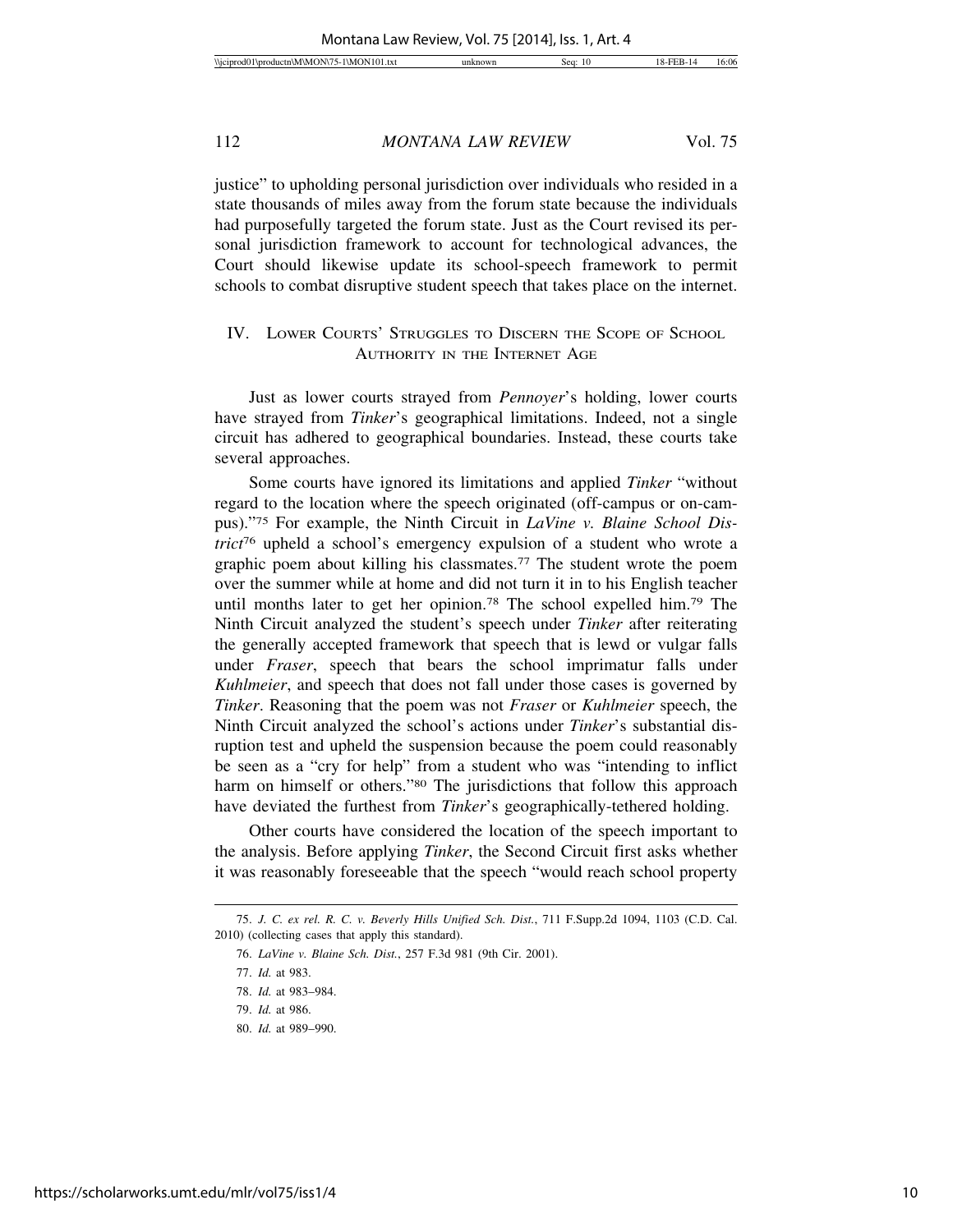and have disruptive consequences there."81 In *Doninger v. Niehoff*, 82 for example, the court held that a school had the authority to discipline Avery Doninger for her blog post that criticized the school's postponement of a concert and encouraged other students to add comments and contact school officials.83 The court concluded that the content and context of Doninger's post brought her within the purview of school authority because the post "directly pertained" to a school event and invited other students to contact other school officials to complain.84 The court next determined that Doninger's post was "potentially disruptive to the degree required by *Tinker*."85 The school received a "deluge of phone calls and emails," taking administrators away from their normal duties for two days, and a group of students gathered outside the principal's office in protest.86 The Second Circuit held that discipline was proper for the off-campus post because it was reasonably foreseeable the post would be brought to the school's attention; it pertained to school activities and targeted fellow students as its audience—and the post was potentially disruptive under *Tinker*. This test is narrower than the Ninth Circuit's test, outlined above, which applies *Tinker* regardless of where the student speaks. A panel of the Eighth Circuit adopted the foreseeability test plus *Tinker* in *D.J.M ex rel. D.M. v. Hannibal Public School District Number 60*. 87

The Third Circuit remains coy about the appropriate test for off-campus speech, even though *J.S. ex rel. Snyder v. Blue Mountain School District*88 and *Layshock ex rel. Layshock v. Hermitage School District*<sup>89</sup> presented en banc panels with strikingly similar facts in 2011.90 In *J.S. ex rel. Snyder*, a middle school student created a mock Myspace profile of her principal.91 The profile included a picture of the principal and contained "adult language and sexually explicit content."92 After some students told J.S. they thought the profile was funny, J.S. made the profile "private," limiting public access of the page but giving access to approximately 22

<sup>81.</sup> *Doninger v. Niehoff*, 642 F.3d 334, 348 (2d Cir. 2011); *Wisniewski v. Bd. of Educ. of Weedsport Cent. Sch. Dist.*, 494 F.3d 34, 40 (2d Cir. 2007).

<sup>82.</sup> *Doninger*, 642 F.3d 334.

<sup>83.</sup> *Id.* at 348.

<sup>84.</sup> *Id.*

<sup>85.</sup> *Id.* at 349.

<sup>86.</sup> *Id.* at 349.

<sup>87.</sup> *D.J.M. ex rel. D.M v. Hannibal Pub. Sch. Dist. No. 60*, 647 F.3d 754 (8th Cir. 2011).

<sup>88.</sup> *J.S. ex rel. Snyder v. Blue Mt. Sch. Dist.*, 650 F.3d 915 (3d Cir. 2011) (en banc).

<sup>89.</sup> *Layshock ex rel. Layshock v. Hermitage Sch. Dist.*, 650 F.3d 205 (3d Cir. 2011) (en banc).

<sup>90.</sup> On June 13, 2011, the Third Circuit handed down *J.S. ex rel. Snyder,* 650 F.3d 915 and *Layshock ex rel. Layshock*, 650 F.3d 205.

<sup>91.</sup> *J.S. ex rel. Snyder*, 650 F.3d at 920.

<sup>92.</sup> *Id.* at 920–921. The profile stated the principal's interests as, *inter alia*, "fucking in my office, hitting on students and their parents," and that he was a "sex addict, fagass" and put on the "world with a small dick . . . ."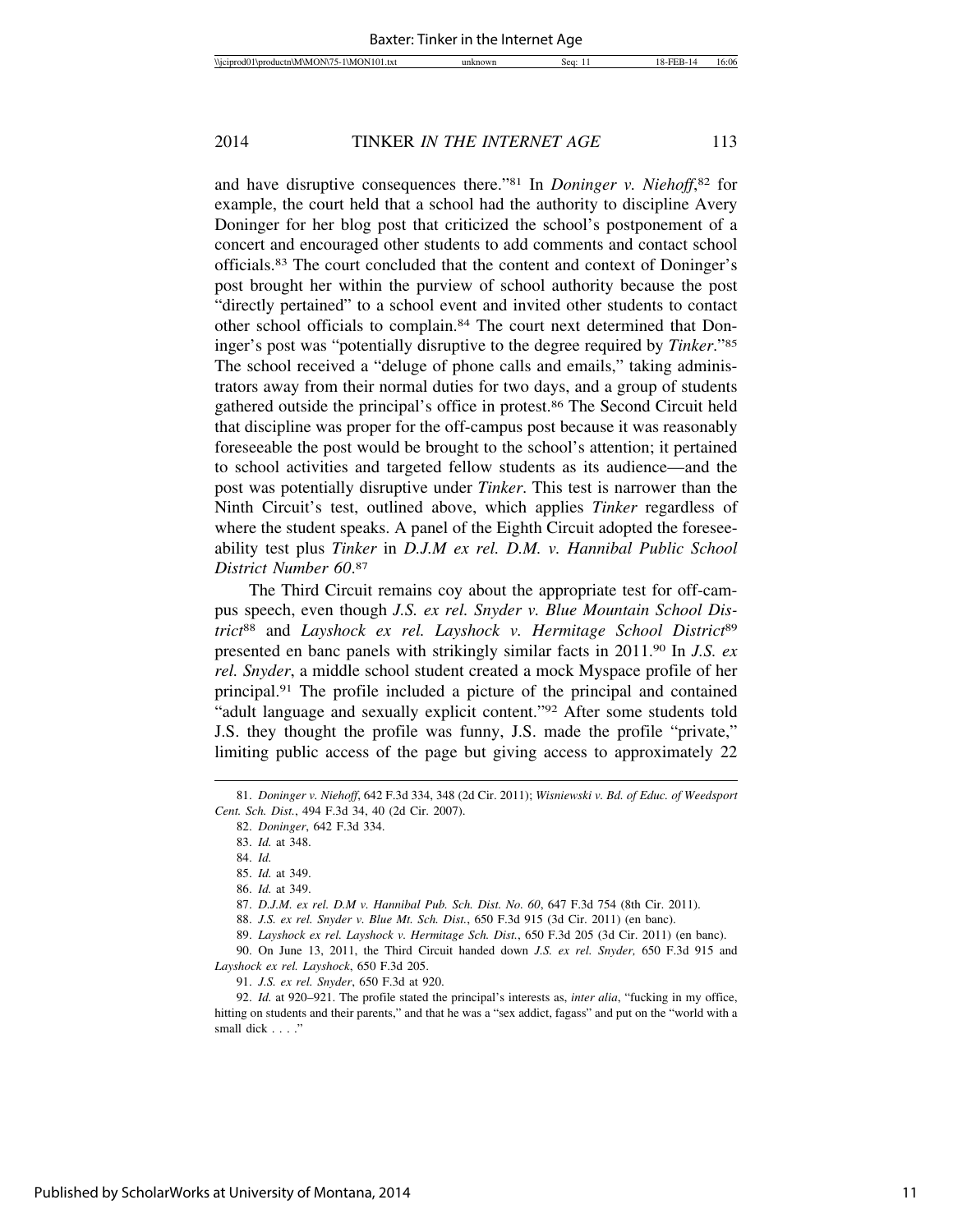fellow students.93 One teacher had to tell students to stop talking about the profile and return to their schoolwork, and the principal's wife (a guidance counselor at the school) cancelled student appointments for one day to deal with the posting.<sup>94</sup> The principal suspended J.S., who subsequently sued the school district for violating her First Amendment right to free speech.95 The district court granted summary judgment for the school district, even though it found the disruptions were not substantial under *Tinker*. 96 Instead, the district court ruled that the school district could discipline J.S. under *Fraser* because the profile was lewd, vulgar, and offensive and had a sufficient connection to the school.97

On appeal, the Third Circuit reversed, holding that *Fraser* was limited to lewd, vulgar, or offensive speech that occurs on-campus.98 The court next turned to whether *Tinker* authorized the school district's actions.99 Notably, the Third Circuit acknowledged that there was still a question as to whether *Tinker* applies to off-campus speech: "we will assume, without deciding, that *Tinker* applies to J.S.'s speech in this case."100 Since the district court ruled there had not been an actual substantial disruption, the school district defended its actions by asserting it was reasonable for the school to forecast that there would have been such a disruption.101 The court disagreed, reasoning that J.S. took "specific steps" to restrict access to the profile when she made it an invite-only page and the disruption only arose because of the principal's disproportionate response.102 Although the court admitted it had not formally decided *Tinker* was appropriate, its use of the test demonstrates the court did not believe *Tinker*'s geographical restrictions are a bright-line rule.<sup>103</sup>

99. *Id.* at 926.

<sup>93.</sup> *Id.* at 921.

<sup>94.</sup> *Id.* at 922–923.

<sup>95.</sup> *Id.* at 920, 923.

<sup>96.</sup> *Id.* at 923.

<sup>97.</sup> *J.S. ex rel. Snyder*, 650 F.3d at 923. In determining there was a connection with the school, the district court noted the profile was about the school's principal, was targeted at fellow students as an audience, a paper copy of the website was brought into the school and was viewed by the principal, and J.S. created the website to retaliate for being disciplined for dress-code violations.

<sup>98.</sup> *Id.* at 932–933 ("In other words, *Fraser*'s 'lewdness' standard cannot be extended to justify a school's punishment of J.S. for her use of profane language outside the school, during non-school hours.").

<sup>100.</sup> *Id.* The court acknowledged it was using *Tinker* out of convenience: "The appellants argue that the First Amendment 'limits school official[s'] ability to sanction student speech to the schoolhouse itself.' While this argument has some appeal, we need not address it to hold that the School District violated J.S.'s First Amendment free speech rights." *Id.* at 926 n.3.

<sup>101.</sup> *J.S. ex rel. Snyder*, 650 F.3d at 928 (citation omitted).

<sup>102.</sup> *Id.* at 930–931.

<sup>103.</sup> Five members of the en banc court did, however, write separately to assert *Tinker* should not apply to off-campus speech. *J.S. ex rel. Snyder*, 650 F.3d at 936 (Smith, J., with McKee, C.J., Sloviter, Fuentes, and Hardiman, JJ., joining) ("I would hold that [*Tinker* does not apply to off-campus speech],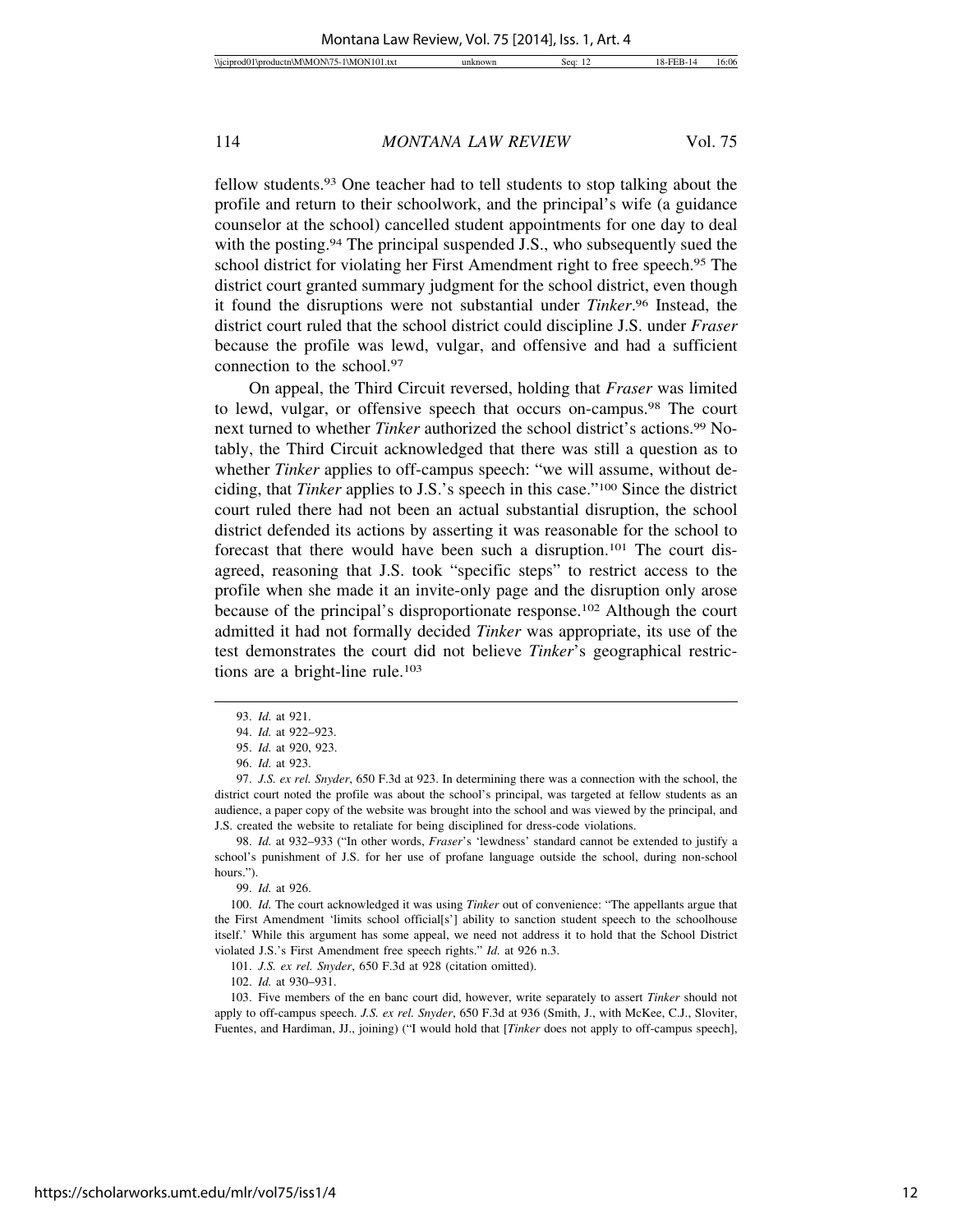On the same day, the Third Circuit handed down *Layshock*. Once again, the court avoided deciding whether *Tinker* applied to off-campus speech.104 Rather, the court applied *Tinker* out of convenience because there was no substantial disruption.105 Like J.S., Justin Layshock created a parody Myspace page of his principal using a picture from the school's website; the profile depicted the principal as a steroid user, alcohol abuser, drug addict, and sexually promiscuous.106 Layshock granted access to his fellow students, and talk of the profile "spread like wildfire," inspiring copy-cat pages.107 The principal's daughter, a fellow student, saw the page and told her father.108 The principal was distressed about the profile, which he found "degrading, demeaning, demoralizing, and shocking."109 In response to students' accessing the profile at school, the school limited computer access to times when students could be supervised.<sup>110</sup> The school district suspended Layshock,111 arguing its actions were proper under *Fraser* and *Tinker*. 112 The district court rejected the proposition that *Fraser* applied to off-campus speech<sup>113</sup> and found the school district was unable to show Layshock's profile caused a substantial disruption at the school.<sup>114</sup> On appeal, the school district did not challenge the district court's conclusion that there was not a substantial disruption.115 Instead, the school district argued *Fraser* should apply to vulgar and offensive speech that takes place off-

108. *Id.*

109. *Id.* at 209 (individual quotations in original removed).

110. *Layshock ex rel. Layshock*, 650 F.3d at 209.

112. *Layshock v. Hermitage Sch. Dist.*, 496 F.Supp.2d 587, 599 (W.D. Pa. 2007) ("Defendants seek to justify their punishment of Justin under either the *Tinker* or *Fraser* tests.").

113. *Id.* at 599–600.

114. *Id.* at 600 ("As to the *Tinker* test, the Court concludes that, even construing the evidence in a light most favorable to Defendants, they have not established a sufficient nexus between Justin's speech and a substantial disruption of the school environment.").

115. *Id.* at 214.

and that the First Amendment protects students from engaging in off-campus speech to the same extent it protects speech by citizens in the community at large.").

<sup>104.</sup> *Layshock ex rel. Layshock*, 650 F.3d at 219–220 (Jordan and Vanaskie, JJ., concurring) (noting that neither *Layshock ex rel. Layshock* nor *J.S. ex rel. Snyder* resolved whether *Tinker* applies to offcampus speech).

<sup>105.</sup> *Id.* at 214 ("At the outset, it is important to note that the district court found that the [School] District could not establish a sufficient nexus between Justin's speech and a substantial disruption of the school environment, and the School District does not challenge that finding on appeal. Therefore, the School District is not arguing it could properly punish Justin under the *Tinker* exception for student speech that causes a material and substantial disruption of the school environment." (internal citations omitted)).

<sup>106.</sup> *Id.* at 207–208.

<sup>107.</sup> *Id.* at 208.

<sup>111.</sup> *Id.* at 210 (The school district suspended Layshock for ten days. It also moved Layshock into a program for students with behavior problems, and prohibited him from participating in extracurricular activities and graduation.).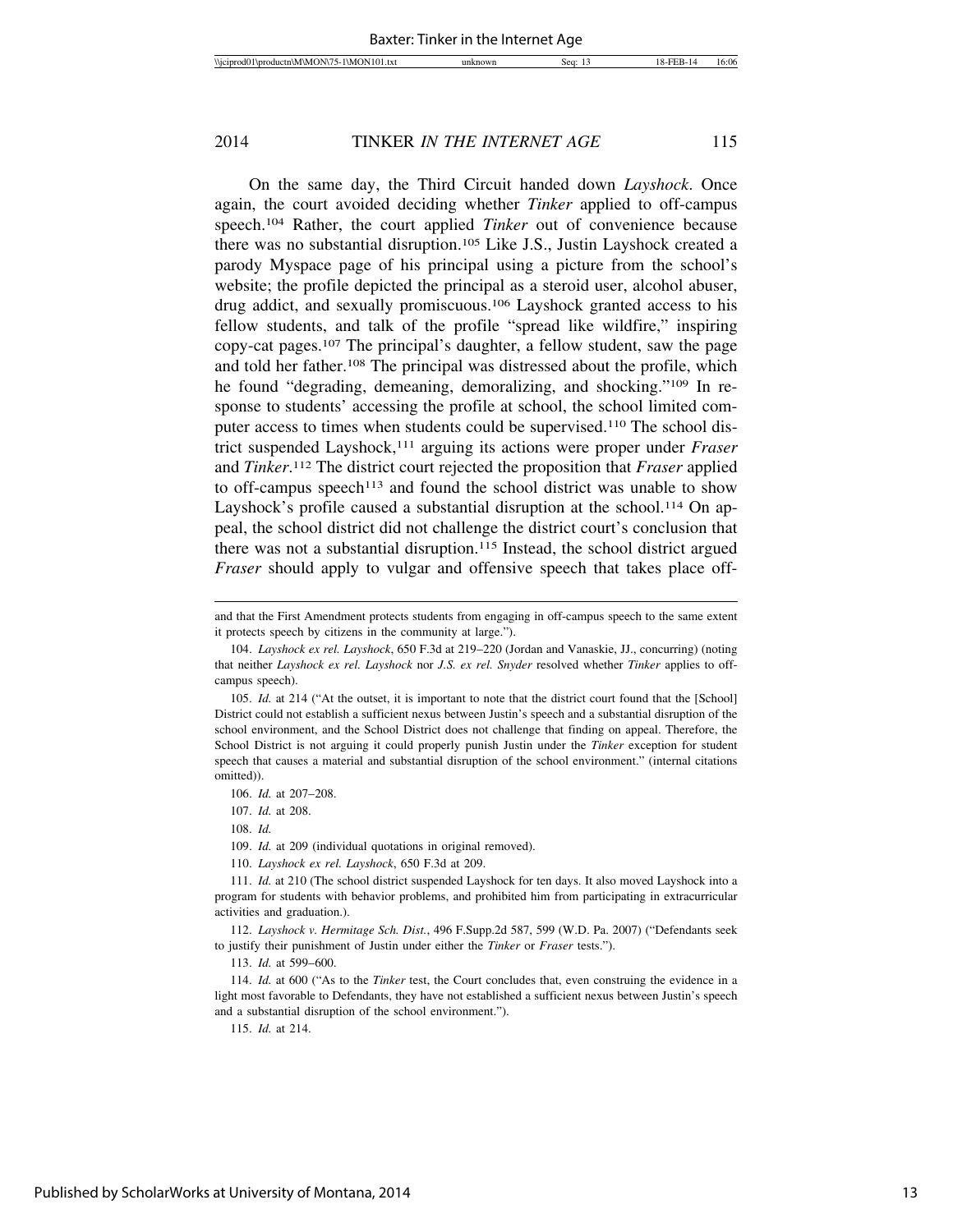campus but has a sufficient nexus to the school.116 Layshock's actions were sufficiently connected to the school, the district argued, because Layshock entered the school's property (its website) to obtain the principal's picture and the profile targeted the school district community.<sup>117</sup>

The Third Circuit correctly declined to extend *Fraser*, reasoning the Supreme Court had explicitly limited *Fraser* to on-campus speech.118 The Third Circuit rejected the proposition that the school should be able to discipline vulgar, lewd, and offensive speech simply because it was targeted at the school environment and was likely to come to the attention of school officials.119 The Third Circuit did acknowledge the circumstances would be different had Layshock's profile caused a substantial disruption: "We need not now define the precise parameters of when the arm of authority can reach beyond the schoolhouse gate because, as we noted earlier, the district court found Justin's conduct did not disrupt the school, and the District does not appeal that finding."120 In distinguishing its decision from other decisions upholding school discipline for off-campus speech, the Third Circuit noted those cases involved speech that substantially disrupted the school.<sup>121</sup> Those cases, the court reasoned, "stand for nothing more than the unremarkable proposition that schools may punish expressive conduct that occurs outside of school, as if it occurred inside the 'schoolhouse gate,' under certain very limited circumstances, none of which are present here."122

With these two opinions, the Third Circuit made clear that it would not extend *Fraser* to off-campus speech. Whether, and under what circumstances, the Third Circuit will approve school discipline for student offcampus speech that substantially disrupts the school environment remains a viable question, however.

While most western states have not had court cases addressing the proper jurisdictional boundaries of school authority, a survey of student handbooks shows school authority varies by school district. In response to cyberbullying, many school districts have responded by expanding their jurisdiction to off-campus activities that have the effect of disrupting school work. For instance, the Anchorage School District purports to have jurisdiction over off-campus activities "if the [student's] behavior clearly has nega-

<sup>116.</sup> *Id*.

<sup>117.</sup> *Id.*

<sup>118.</sup> *Layshock ex rel. Layshock*, 650 F.3d at 216 (In *Morse v. Frederick*, the Supreme Court stated: "Had Fraser delivered the same speech in a public forum outside the school context, it would have been protected." 551 U.S. at 405 (2007)).

<sup>119.</sup> *Id.* at 216–219.

<sup>120.</sup> *Id.* at 219.

<sup>121.</sup> *Id.* at 217 (distinguishing *Doninger v. Niehoff*, 527 F.3d 41 (2d Cir. 2008); *Wisniewski v. Bd. of Educ.*, 494 F.3d 34 (2d Cir. 2007); *J.S. v. Bethlehem Area Sch. Dist.*, 807 A.2d 847 (Pa. 2002)).

<sup>122.</sup> *Layshock ex rel. Layshock*, 650 F.3d at 219.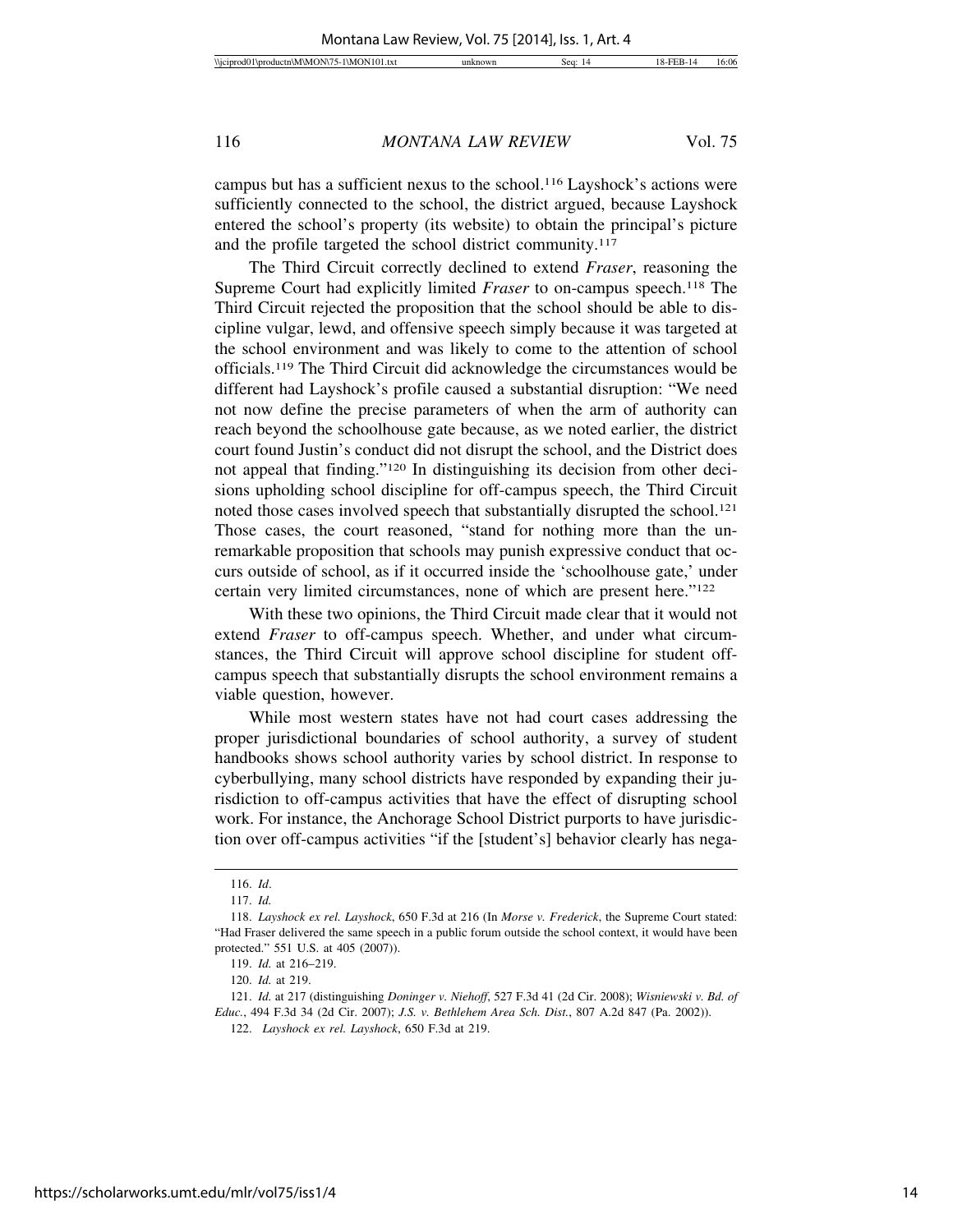tive consequences for the welfare, safety, or morals of other students . . . ."123 This broad jurisdiction rings of applying unmodified *Tinker*—if the speech substantially disrupts on-campus activities, the location of the speech is not relevant. On the other hand, in Montana, Helena School District #1 purports to limit its jurisdiction to only those activities taking place while the student is under the "supervision and control of the school."<sup>124</sup> This far narrower jurisdiction would prohibit school authority from reaching student internet activity that takes place outside of *Tinker*'s schoolhouse gate.

Two courts struck the correct balance. First, the Pennsylvania Supreme Court considered the location of the speech relevant but not dispositive to the inquiry in *J.S. v. Bethlehem Area School District*. 125 In that case, J.S. created a webpage that made "derogatory, offensive, and threatening comments" primarily targeted at his algebra teacher.<sup>126</sup> News of the website spread and came to the school's attention.<sup>127</sup> After viewing the website, the teacher was unable to return to work that year and the school district granted her leave for the remaining school year.128 After he was expelled, J.S. sued in Pennsylvania state court, asserting the school district violated his First Amendment rights.<sup>129</sup> The trial court and intermediate appellate court affirmed the school district's expulsion, and J.S. appealed to the Pennsylvania Supreme Court.130

125. *J.S. ex rel. H.S. v. Bethlehem Area Sch. Dist.*, 807 A.2d 847, 864 (Pa. 2002).

<sup>123.</sup> Anchorage School District, *2012–13 High School Student Handbook* III, (2012) (available at http://www.asdk12.org/forms/uploads/HS\_handbook.pdf). The entire jurisdictional statement reads: "The following rules apply on school grounds, at school activities on and off school grounds, on school buses, and at school bus stops. These rules also apply to acts that: 1. Begin on school grounds and end off school grounds; or 2. Begin off school grounds and continue on school grounds; 3. Pose a likelihood of disruption of education or conduct at the school; or 4. Occur when the student is on the way to school or leaving school. In addition, students may be disciplined for behavior on or off school grounds that takes place at any time if the behavior clearly has negative consequences for the welfare, safety, or morals of other students or a person employed or volunteering at the school. The District should not exercise this jurisdiction with respect to conduct that has little or no actual or likely impact on the school community.'

<sup>124.</sup> Capital High School, *2012–2013 Student/Parent Handbook* 66 (2012) (available at http://www. helena.k12.mt.us/images/documents/handbooks/CHS%20Handbook%202012-2013.pdf). The entire jurisdictional statement reads: "A student shall not: 1.1 Engage in Disruptive Behavior - Behavior displayed verbally or through action toward a school official or policy of the school so the normal routine of the classroom or activity is significantly disrupted. This includes both verbal and physical hazing, conduct on school premises, going to and from school, while riding on any school transportation, or attending or participating in any school sponsored activity while within the jurisdiction, supervision, and control of the school."

<sup>126.</sup> *Id.* at 851.

<sup>127.</sup> *Id.* at 851–852.

<sup>128.</sup> *Id.* at 852.

<sup>129.</sup> *Id.* at 853.

<sup>130.</sup> *Id.*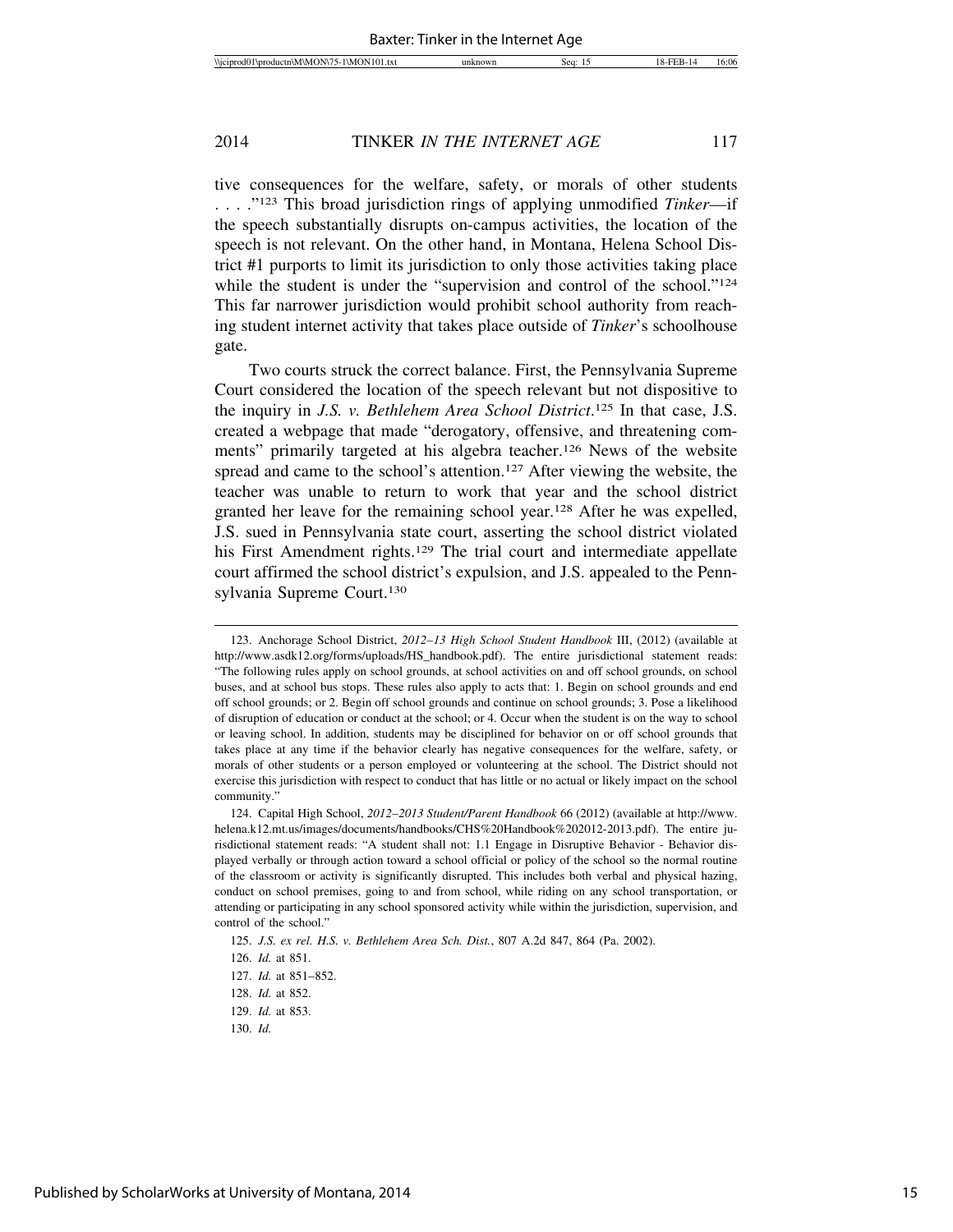In an opinion also affirming the school district's expulsion of J.S., the Court pointed out that times had changed since 1969: "*Tinker*'s simple armband, worn silently and brought into a Des Moines, Iowa classroom, has been replaced by J.S.'s complex multimedia web site, accessible to fellow students, teachers, and the world."131 In outlining the appropriate analysis, the Court stated the location of the speech (i.e., on-campus or off-campus) was a "threshold issue."132 The Court then looked to case law to determine whether the website qualified as on-campus or off-campus speech and adopted the approach that speech originating off-campus can nonetheless morph into on-campus speech in certain circumstances.<sup>133</sup> The Court held: "speech that is aimed at a specific school and/or its personnel is brought onto the school campus or accessed at school by its originator . . . will be considered on-campus speech."134 The Court was careful, however, not to foreclose the possibility that off-campus speech could become on-campus speech, even without the originator accessing the website from school, if others accessed it while at school.<sup>135</sup>

Since it determined J.S.'s website was on-campus speech, the Court next had to decide whether it could rule *Fraser* made discipline proper for the unquestionably vulgar and offensive speech or whether the school was required to make a showing of actual or potential disruption under *Tinker*. 136 The Court applied both cases and concluded that "application of either case results in a determination in favor of the School District."137 Under *Tinker*, the Court determined the website caused an actual substantial disruption to the school when Mrs. Fulmer took leave for the rest of the school year, requiring numerous substitute teachers; when students sought counselors because they were feeling anxious about their safety; and when "there was a feeling of helplessness and low morale" in the school.138

The Fourth Circuit, in *Kowalski v. Berkeley County Schools*, 139 has likewise applied *Tinker* to off-campus, internet speech, so long as the

136. *Id.* at 866–867 (collecting cases).

138. *Id.* at 869.

<sup>131.</sup> *J.S. ex rel. H.S.*, 807 A.2d at 864.

<sup>132.</sup> *Id.*

<sup>133.</sup> *Id.* at 864–865 (collecting cases that have analyzed speech originating off-campus that made its way on-campus).

<sup>134.</sup> *Id.* at 865.

<sup>135.</sup> *Id.* ("While the fact that J.S. personally accessed his website on school grounds is a strong factor in our assessment, we do not discount that one who posts school-targeted material in a manner known to be freely accessible from school grounds may run the risk of being deemed to have engaged in on-campus speech, where actual accessing by others in fact occurs, depending upon the totality of the circumstances involved.").

<sup>137.</sup> *J.S. ex rel. H.S.*, 807 A.2d at 867.

<sup>139.</sup> *Kowalski v. Berkeley County Schools*, 652 F.3d 565 (4th Cir. 2011).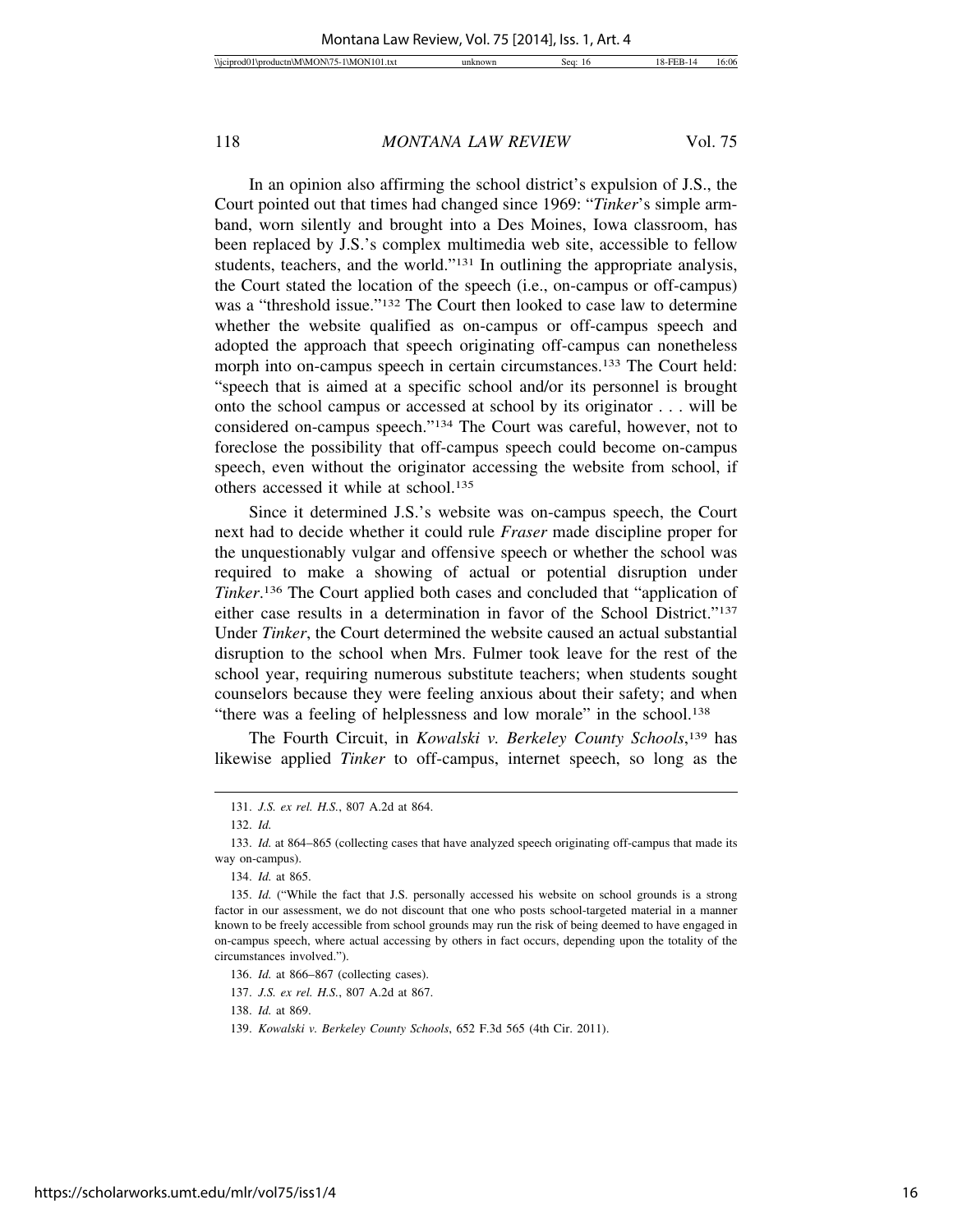speech has a "sufficient nexus" to the school environment.<sup>140</sup> In 2005, Kara Kowalski used her home computer after school hours to create a webpage titled "S.A.S.H." or "Students Against Sluts Herpes."141 After creating the page, Kowalski invited 100 friends, including two dozen fellow students, to access and post pictures and comments on the page about another classmate, Shay N.142 Students, including Kowalski, posted comments accusing Shay N. of having herpes and being sexually promiscuous.143 One student also posted two pictures of Shay N.144 On the first, he drew "red dots on Shay N.'s face to simulate herpes and added a sign near her pelvic region, that read, 'Warning: Enter at your own risk.'"145 On the second picture, the student "captioned Shay N.'s face with a sign that read, 'portrait of a whore.'"<sup>146</sup> Fellow students responded by commenting on how funny the pictures were and calling Kowalski "awesome" and a "hero" for creating the webpage.147 The morning following the webpage's creation, Shay N. and her parents showed school administrators a printout of the "S.A.S.H" website.148 Shay N. did not attend school that day because she felt uncomfortable about attending class with those who had posted comments on the webpage.149 After school administrators suspended Kowalski, she sued the school for violating her First Amendment rights, arguing the school was prohibited from disciplining her for "private out-of-school speech."150

On appeal, the Fourth Circuit rejected Kowalski's assertion of a strict geographical limitation on school authority, noting that her argument was based on a "metaphysical" distinction that did not make sense in the internet age.151 Instead, the panel held that the relevant inquiry was whether

145. *Kowalski*, 652 F.3d at 568.

147. *Id.*

<sup>140.</sup> *Id.* at 572–573. The Fourth Circuit first determined Kowalski's speech "caused the interference and disruption described in *Tinker* as being immune from First Amendment protection." *Id.* at 572. The court then went on to note "the nexus of Kowalski's speech to [the school's] pedagogical interests was sufficiently strong to justify" the school's actions. *Id.* at 573.

<sup>141.</sup> *Id.* at 567.

<sup>142.</sup> *Id.* at 567.

<sup>143.</sup> *Id.* at 568.

<sup>144.</sup> *Id.*

<sup>146.</sup> *Id.*

<sup>148.</sup> *Id.*

<sup>149.</sup> *Id.* at 568.

<sup>150.</sup> *Id.* at 567–569.

<sup>151.</sup> *Kowalski*, 652 F.3d at 573 ("[Kowalski's argument] raises the metaphysical question of where her speech occurred when she used the Internet as the medium. Kowalski indeed pushed her computer's keys in her home, but she knew that the electronic response would be, as it in fact was, published beyond her home and could reasonably be expected to reach the school or impact the school environment.").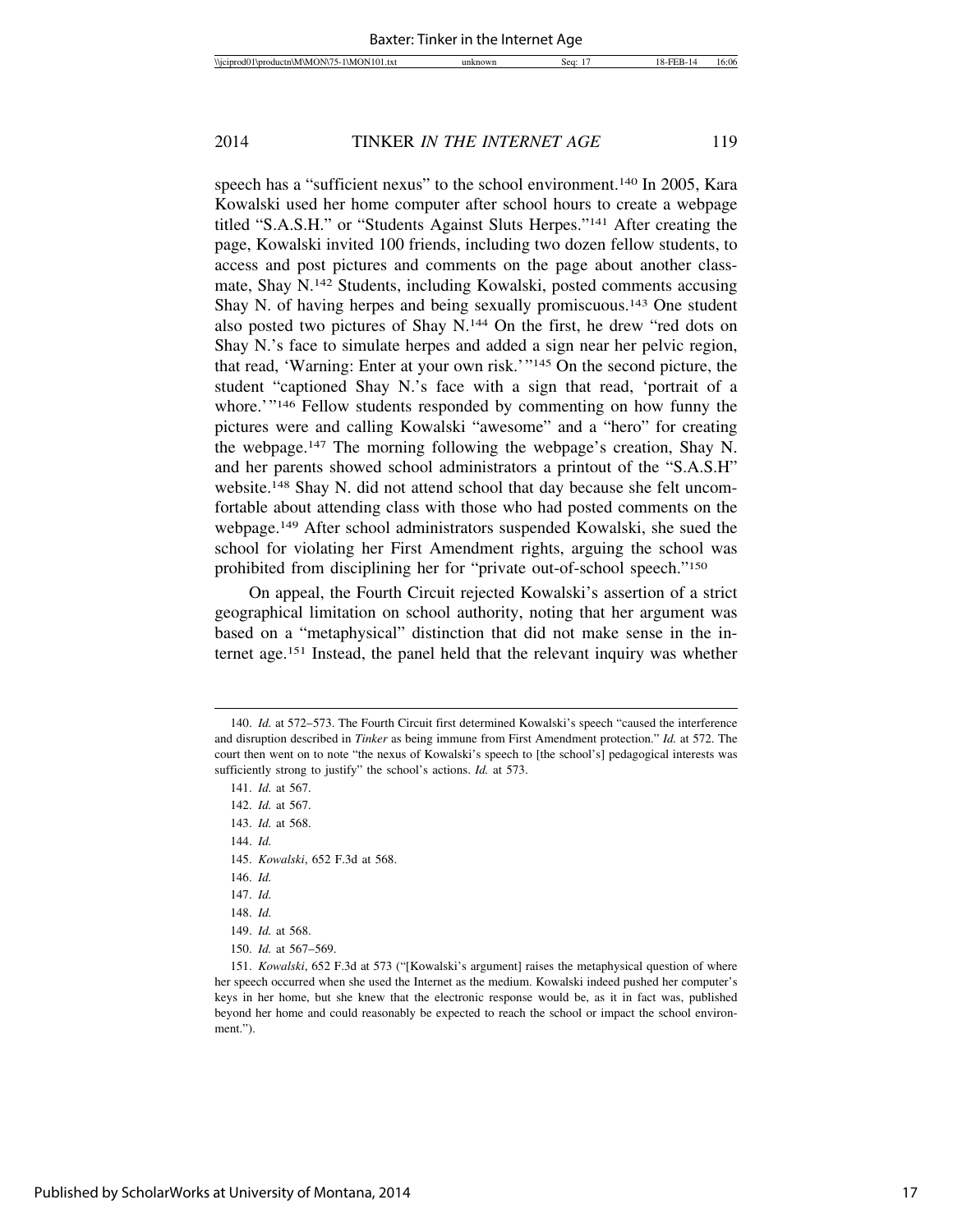there was a sufficient nexus between the speech and the school.152 The court concluded the webpage's content focused on a student, Shay N., and Kowalski's target audience was students.153 The court then turned to *Tinker* and determined the school district's actions were warranted because there was an actual substantial disruption (Shay N. was unable to attend school) and, alternatively, a potential substantial disruption was real because, absent punishment, students would be likely to continue to harass Shay N. and might create "copy-cat" webpages.154 The Fourth Circuit, therefore, allows schools to discipline students for off-campus, internet speech, if the speech has a sufficient nexus to the school environment and satisfies *Tinker*.

V. A PROPOSED SOLUTION: THE "SUFFICIENT NEXUS" TEST

The Supreme Court should revise its rule regarding student speech to reflect modern technological advances like the internet, just as it allowed its personal jurisdiction rules to evolve. Not a single circuit has held a school may not punish students for speech that originates off-campus. The Court should adopt the Fourth Circuit's sufficient nexus test to determine whether the speech is on- or off-campus. To determine if speech is sufficiently connected to the school environment to be considered on-campus speech, courts should look to: (1) the topic of the speech; and (2) the intended audience of the speech.155

If the topic of the speech is school-related (i.e., the speech is about a teacher, staff member, or student the speaker only knows through a school relationship), then the first prong is satisfied. This requirement is necessary to ensure speech unrelated to the school's legitimate pedagogical concerns is not ensnared. To borrow an example: "If Mary Beth Tinker had appeared on the evening news to protest the Vietnam War, it could have caused a greater disruption of her school than her black armband . . . ."156 This speech would not satisfy the first prong, however, because it is not related to the school environment.

The second prong—the speaker's targeted audience—likewise narrows the speech that is punishable by requiring courts to determine whether the student is using the internet as a proxy to get away with speech that would not be allowed at school. While this prong is admittedly broad (after

<sup>152.</sup> *Id.* at 577 ("Suffice it to hold here that, where such speech has a sufficient nexus with the school, the Constitution is not written to hinder school administrators' good faith efforts to address the problem.").

<sup>153.</sup> *Id.* at 567.

<sup>154.</sup> *Id.* at 574.

<sup>155.</sup> *See Kowalski*, 652 F.3d at 573–574 (concluding Kowalski's speech was targeted to a student audience and was regarding a fellow student).

<sup>156.</sup> Brenton, *supra* n. 28, at 1227.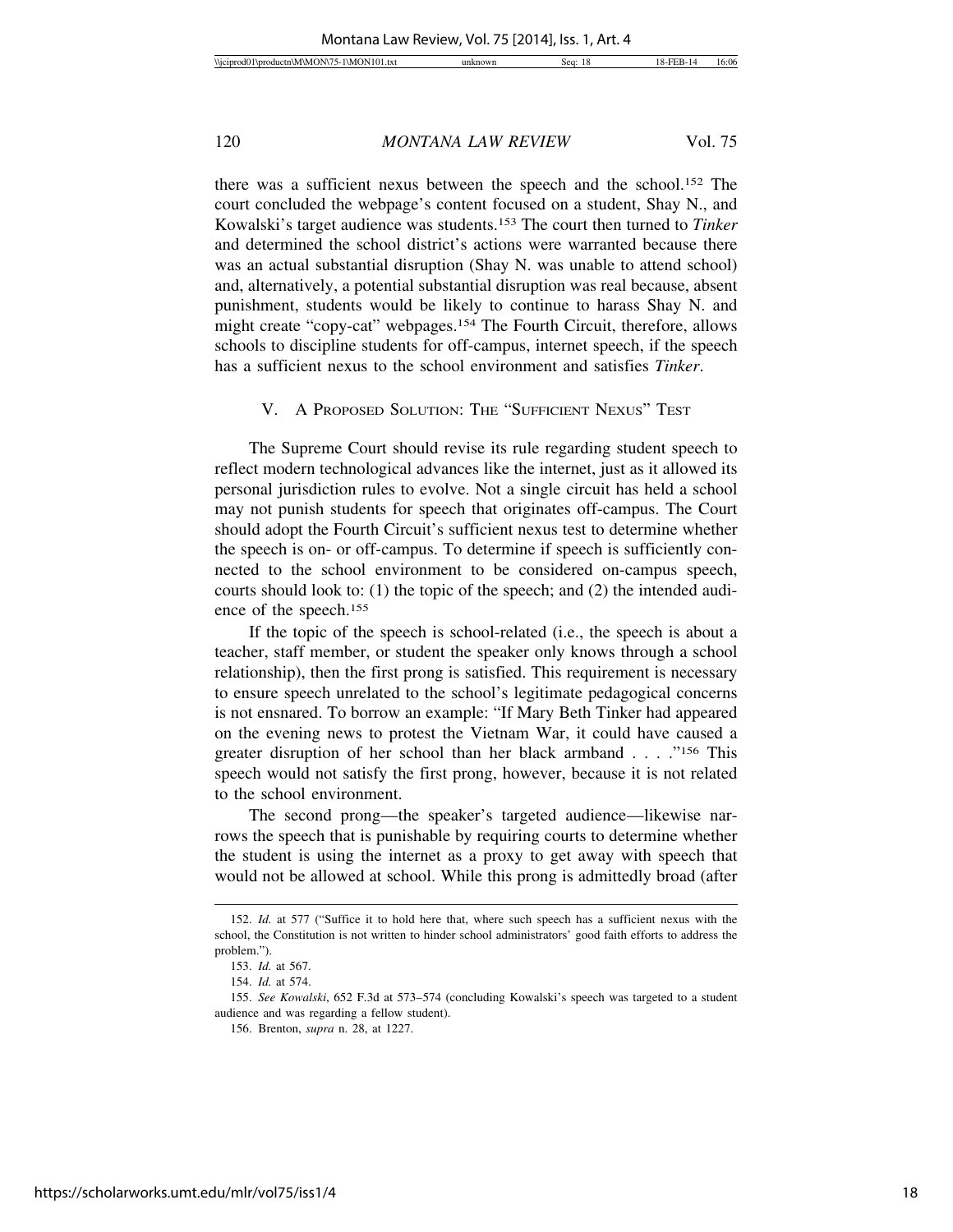all, most students speak to their peers), it is not automatic, and it will filter out private speech such as online journals and webpages with limited access.157 If a court determines the speech satisfies both prongs, then it is oncampus speech and is subject to *Tinker*'s substantial disruption test.

*Tinker* stands as the final protector of a student's speech. While the circuits differ on what satisfies *Tinker*, it is fair to say *Tinker* is not automatic approval for school districts. For instance, both of the Third Circuit decisions noted above, *J.S. ex rel. Snyder* and *Layshock*—in which students created websites that accused their principals of being, among other things, pedophiles, sex addicts, and drug users—were decided in favor of the student because there was not a disruption sufficient under *Tinker*.

#### VI. CONCLUSION

The United States Supreme Court should ensure that schools' authority to discipline speech is not frozen in 1969 with *Tinker* by adopting the sufficient nexus test, which accounts for the realities of teaching in the internet age. The Court has updated its jurisprudence in other areas. In the personal jurisdiction context, the Court expanded upon the once-thought "eternal principal of justice" that limited personal jurisdiction over a defendant to the state in which that defendant resided when technology made that principle obsolete. Now, the Court stands at a similar crossroad with its schoolspeech precedent. The only question is whether the Court will realize that technology has made *Tinker*'s geographic limitations obsolete. Just as most schools no longer employ gates to demarcate the boundaries of the school, the physical premises of the school no longer demarcate where a student's speech can affect the operation of the school.

<sup>157.</sup> *See J.S. ex rel. Snyder*, 650 F.3d at 940 (noting J.S. took affirmative steps to limit dissemination of the parody profile by making the profile "private"); *see also Porter v. Ascension Parish Sch. Bd.*, 393 F.3d 608, 615 (5th Cir. 2004) (reasoning that a student's drawing of his school under siege was not oncampus speech because he kept the drawing at home in a cabinet for two years and never intended for his brother to accidently take his drawing pad to school where a teacher saw the drawing).